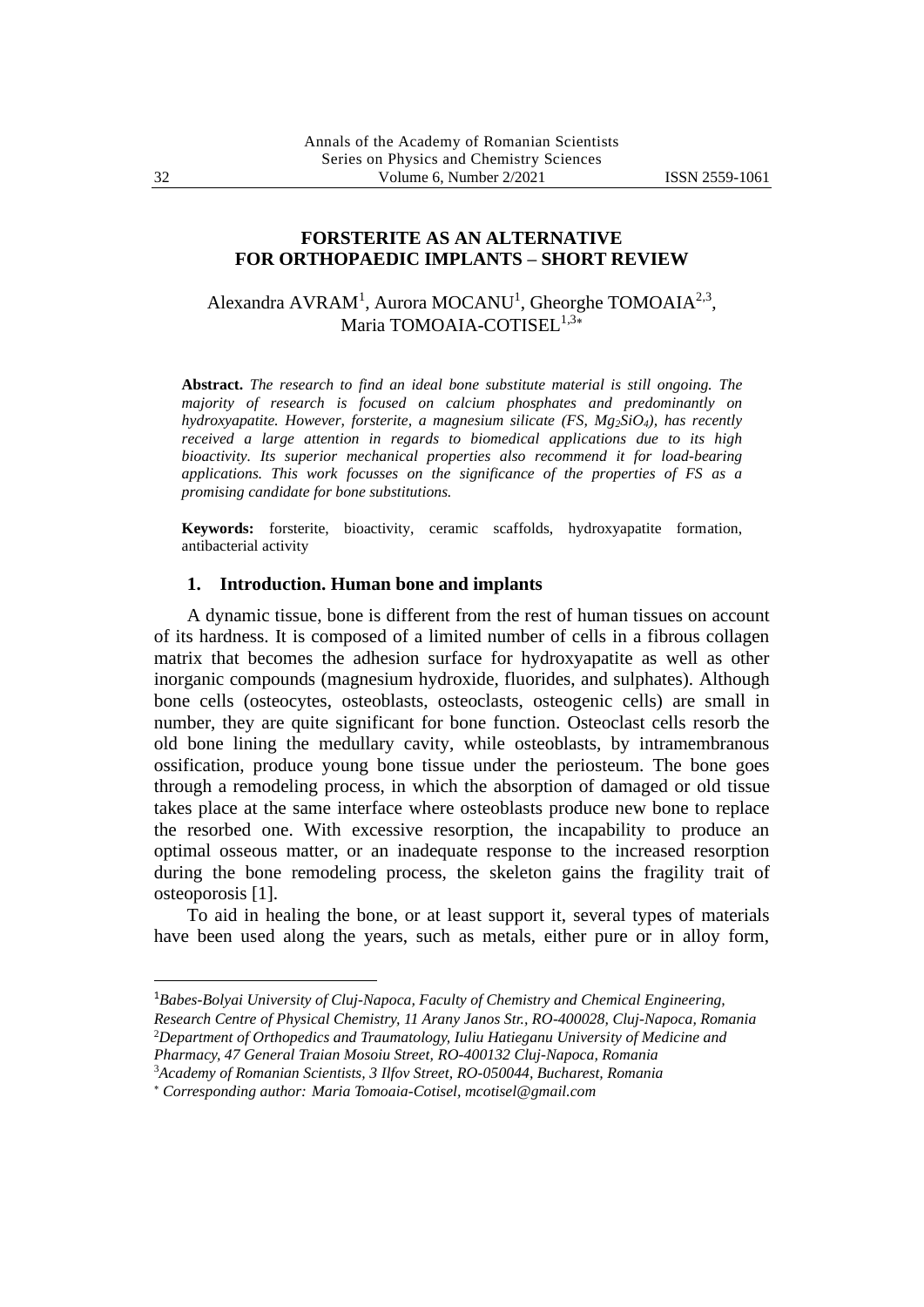polymers, different types of ceramic materials and lastly, composites. This imposed a challenge to create new bone substitutes with a similar composition to that of natural human bone but with the ability to control/improve upon their properties which led to synthetic calcium phosphates. Among these, stoichiometric hydroxyapatite (HAP) has been the favorite material for a large number of studies to its biocompatibility, similarity to natural bone tissue and good osseointegration. Some studies even improved upon the properties of HAP through cationic or anionic substitutions [2-9].

#### **2. Why forsterite?**

Developing implants of bioactive materials that can stimulate osseointegration and vascularization has become one of the most important research areas [10]. Forsterite is a promising candidate for such implants due to the ions present in its structure. Magnesium (Mg) and silicon (Si), have roles in a wide variety of metabolic processes, some of which regarding bone health and development.

As the fourth most abundant element in the human body, Mg plays an important part in skeletal growth, being an essential element for osteoblasts and osteoclasts. Approximately 65% of the total Mg amount is mineralized in bone [11]. Of this, about a third can be found in cortical bone, on the hydroxyapatite surface or in the hydration layer surrounding the crystal [12]. A lack of necessary Mg can lead to stiff, brittle bones with low density. The structure of newly formed hydroxyapatite is changed, the crystals becoming larger and much better organized at low Mg levels, the bones being incapable to support large loads [13, 14]. He et al. [15] reported on the role of different concentrations of magnesium on human osteoblasts, where Mg ions increased both cell viability and differentiation.

On the other hand, Si has also been demonstrated to be beneficial to bone health according to clinical trials in humans [16]. It is an essential element in skeletal development and repair, significantly enhancing the proliferation, mineralization, bone matrix proteins and bone gene expression at a 0.625 mM concentration [17]. Particularly concentrated in bone tissue, for the most part in the osteoid, silicate ions stimulate osteoblasts and play a part in bone calcification [18]. Si has been found to impact the function of cells and advance osteogenesis and angiogenesis [19], a lack of it leading to an abnormal growth and possible growth defects.

So, considering the importance of both ions, forsterite is definitely a suitable candidate for bone regeneration. The fact that these elements are already present in normal bone also ensures for a better bone – implant surface interaction giving forsterite a high level of biocompatibility. Regarding this, there are several studies that have demonstrated its ability to generate hydroxyapatite, *in vitro*, on its surface [20-22].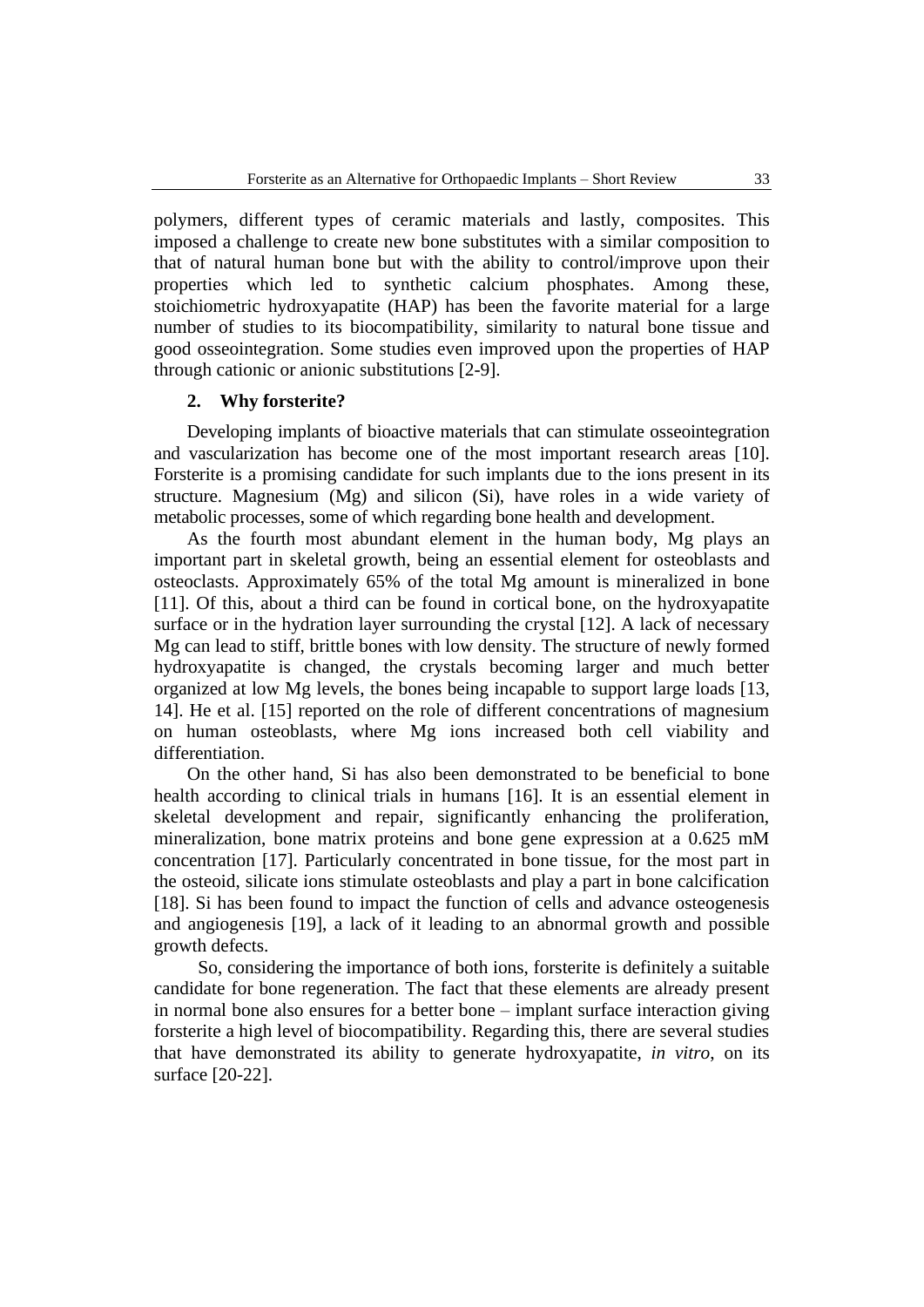An advantageous durable host-implant attachment has to ensure an effective force transfer between natural bone and the implant material so that the latter does not loosen [23]. However, materials used in orthopedics or dentistry must be able to bear the high level of wear, stresses and fatigue during the course of day-to-day use. Forsterite is a good candidate for load-bearing applications due to its high mechanical properties that have been the focus of a number of studies [24-30].

## **3. On the synthesis of forsterite**

Forsterite nanoparticles can be synthesized through a wide variety of methods such as solid state [31-33], sol-gel [34-38], sol-gel coupled with ball-milling [39], sol-gel-combustion [40-42], sol-gel surfactant approach [43, 44] precipitation [45, 46], mechanical activation [47-52], microwave-assisted [53, 54], alkoxide method [55], geopolymer technique [56], catalyst-free chemical vapor deposition [57] or hydrothermal method [58].

The first synthesis step is followed by a thermal treatment at fairly high temperatures (commonly in the range of  $700-1200$  °C) to ensure the formation of Mg2SiO4. Regardless of the method, the synthesis parameters (such as amount of solvent, pH, temperature) have to be carefully controlled to obtain a single forsterite phase. However, a common issue is the fact that the final magnesium silicate may contain traces of periclase  $(MgO)$  or enstatite  $(MgSiO<sub>3</sub>)$ . This problem can be eliminated by using higher temperatures (up to  $1600 \degree C$ ) for the final thermal treatment [59]. This of course is not ideal as the individual particles will not be as small. Usually, the particle size falls in the range of a few nanometers (nm), though some methods do lead to micrometer-type particles  $(\mu m)$  as it is the case for solid state reactions. In regards to this, table 1 presents a correlation of the synthesis method, thermal treatment and final particle size.

| Synthesis     | Materials             | Thermal treatment | Particle size | Reference |
|---------------|-----------------------|-------------------|---------------|-----------|
| method        |                       |                   |               |           |
| Precipitation | $Mg(NO3)2·6H2O$       | 900 °C -2h        | $10 - 42$ nm  | 45        |
|               | $C_8H_{20}O_4Si$      |                   |               |           |
|               | sodium hydroxide as   |                   |               |           |
|               | pH regulator          |                   |               |           |
| Sol-gel       | $Mg (NO3)2·6H2O$      | 800, 900, 1000 °C | $10 - 64$ nm  | 39        |
|               | $C_8H_{20}O_4Si$      | $-2h$             |               |           |
|               | polyvinyl alcohol     |                   |               |           |
|               | (PVA), sucrose and    |                   |               |           |
|               | nitric acid as binder |                   |               |           |
|               | and pH regulators     |                   |               |           |

**Table 1.** Comparison of particle size versus some synthesis methods and thermal treatments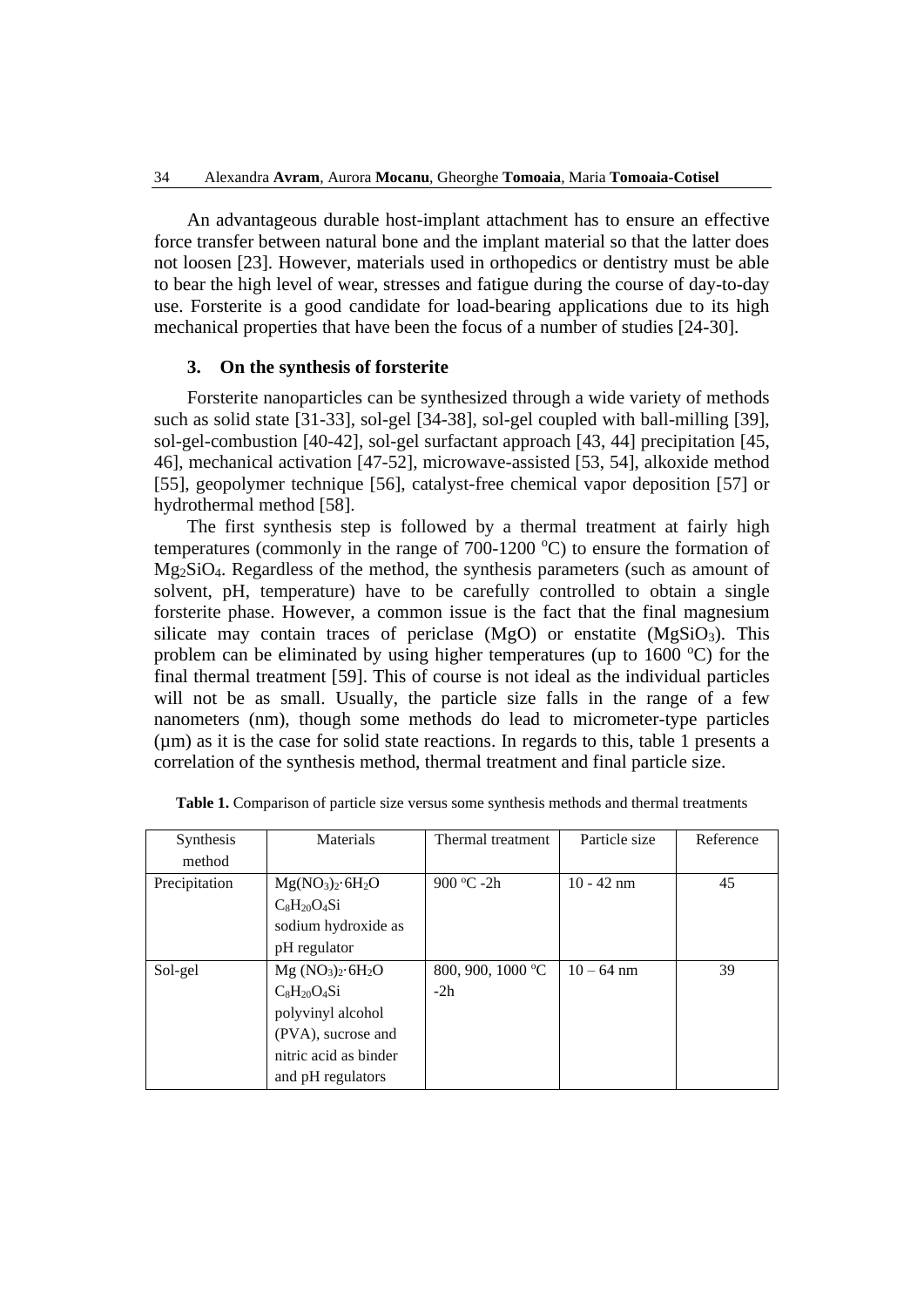| Sol-gel        | Magnesium nitrate      | Combustion at    | $28 \text{ nm} - \text{with}$   | 40 |
|----------------|------------------------|------------------|---------------------------------|----|
| combustion     | $C_8H_{20}O_4Si$       | 400 °C -30 min   | glycine                         |    |
|                | Glycine and Urea       | Calcination at   | $1.951 \mu m -$                 |    |
|                | (fuels)                | 700-100 °C       | with urea                       |    |
|                | nitric acid (catalyst) |                  |                                 |    |
| Microwaye-     | Silica gel             | 500-1200 °C      | $100 \text{ nm}$                | 53 |
| assisted       | Mg(OH) <sub>2</sub>    |                  |                                 |    |
| Solid-state    | $Mg_3Si_4O_{10}(OH)_2$ | 1000, 1100, 1200 | $25 \text{ nm} - 70 \text{ µm}$ | 33 |
|                | MgCO <sub>3</sub>      | $^{\circ}$ C-1h  |                                 |    |
| Mechanical     | $Mg_3Si_4O_{10}(OH)_2$ | 1000, 1200 °C-1h | $500 \text{ nm}$                | 60 |
| activation     | MgO                    |                  |                                 |    |
| Polymer matrix | $Mg(NO3)2·6H2O$        | 500-1000 °C-3h   | $< 200$ nm                      | 61 |
| method         | Colloidal silica       |                  |                                 |    |
|                | Sucrose, PVA           |                  |                                 |    |

Along with shape, surface topography and charge, size control and particle size homogeneity are quintessential for biomedical applications. Due to their larger surface area, smaller particles have a higher biological response than larger ones [62].

## **4. Physical characteristics of forsterite ceramics**

Bioactive ceramics have become an emerging field of research related to bone substitutes in orthopedics. Of course, due to its similarity to natural components in human bone, synthetic hydroxyapatite  $(Ca_{10}(PO_4)_6(OH)_2)$  has been the subject of a wide variety of studies [63-76]. Here, forsterite-based ceramics deserve notice as they are reported to have good mechanical properties [24, 27, 29, 77, 78]. One such comparison can be seen in the data in table 2.

| Table 2. Mechanical properties of forsterite (FS) versus hydroxyapatite (HAP) ceramics |  |  |
|----------------------------------------------------------------------------------------|--|--|
|----------------------------------------------------------------------------------------|--|--|

| Cera-     | Vickers         | Fracture          | Compressive                 | Bending  | Young                   | Ref. |
|-----------|-----------------|-------------------|-----------------------------|----------|-------------------------|------|
| mic       | <b>Hardness</b> | toughness         | strength [MPa]              | strength | elastic modulus         |      |
| type      | [Hv]            | [MPa m $^{1/2}$ ] |                             | [MPa]    | [MPa]                   |      |
|           |                 |                   | $2.06 \ (\pm 0.09)$         |          | 145 ( $\pm$ 9) (900 °C) |      |
|           |                 |                   | $(900\,^{\circ}\mathrm{C})$ |          | [MPa]                   | 24   |
|           |                 |                   | $2.19 \ (\pm 0.06)$         |          | 165 $(\pm 12)$ (1000)   |      |
|           |                 |                   | (1000 °C)                   |          | $\rm ^{o}C$ ) [MPa]     |      |
|           |                 |                   | $2.31 \ (\pm 0.07)$         |          | 171 $(\pm 21)$ (1100)   |      |
| <b>FS</b> |                 |                   | (1100 °C)                   |          | $\rm ^{o}C$ ) [MPa]     |      |
|           |                 |                   | $2.43 \ (\pm 0.11)$         |          | 182 $(\pm 19)$ (1200)   |      |
|           |                 |                   | (1200 °C)                   |          | $\rm ^{o}C$ ) [MPa]     |      |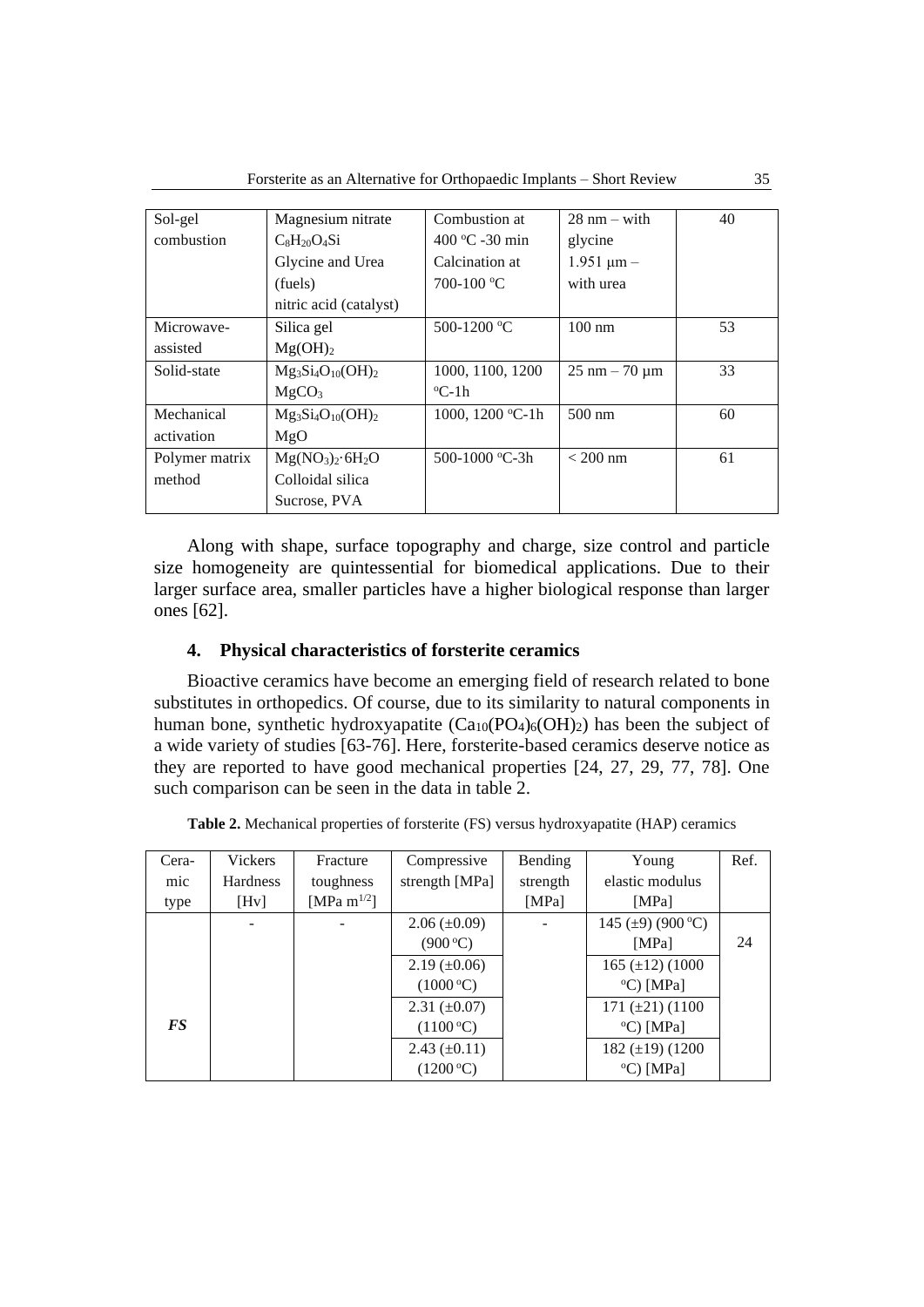|     | 830-1098                 | $3.2 - 4.1$       |               |                |                 | 27 |
|-----|--------------------------|-------------------|---------------|----------------|-----------------|----|
|     | 450-940                  | 1.5-3.61          |               |                |                 | 29 |
|     |                          | $1.8 + 0.4$       |               | $150 + 8$      |                 | 77 |
|     |                          | (1350 °C)         |               | (1350 °C)      |                 |    |
|     |                          | $2.3 \pm 0.1$     |               | $181 + 9$      |                 |    |
|     |                          | (1450 °C)         |               | (1450 °C)      |                 |    |
|     |                          | $1.6 \pm 0.2$     |               | $145 + 8$      |                 |    |
|     |                          | (1550 °C)         |               | (1550 °C)      |                 |    |
|     | $800 \pm 55$ -           | $1.86 \pm 0.21$ - |               |                |                 | 78 |
|     | $1102 + 25$              | $4.3 \pm 0.19$    |               |                |                 |    |
| HAP |                          | 1.87-2.21         | $0.69 - 0.84$ |                | 4.28-6.20 [GPa] | 79 |
|     |                          |                   | (1100 °C)     |                | (1100 °C)       |    |
|     | $\overline{\phantom{a}}$ |                   | $308 + 46$    |                | 42.2±3.8 [GPa]  |    |
|     |                          |                   | (1150 °C)     |                | (1150 °C)       |    |
|     |                          |                   | $415 \pm 46$  |                | 74.6±4.1 [GPa]  | 80 |
|     |                          |                   | (1200 °C)     |                | (1200 °C)       |    |
|     |                          |                   | $465 + 58$    |                | 79.0±4.8 [GPa]  |    |
|     |                          |                   | (1250 °C)     |                | (1250 °C)       |    |
|     |                          |                   | $509 + 57$    |                | 81.4±4.6 [GPa]  |    |
|     |                          |                   | (1300 °C)     |                | (1100 °C)       |    |
|     |                          |                   |               | $45.6 \pm 4.6$ |                 |    |
|     |                          |                   |               | (1150 °C)      |                 |    |
|     |                          |                   |               | $88.6 \pm 3.2$ |                 | 81 |
|     |                          |                   |               | (1200 °C)      |                 |    |
|     |                          |                   |               | $55.5 \pm 2.8$ |                 |    |
|     |                          |                   |               | (1250 °C)      |                 |    |
|     |                          |                   |               | $36.4 \pm 3.6$ |                 |    |
|     |                          |                   |               | (1250 °C)      |                 |    |

36 Alexandra **Avram**, Aurora **Mocanu**, Gheorghe **Tomoaia**, Maria **Tomoaia-Cotisel**

Nevertheless, mechanical features resembling those of human bone are particularly desired especially regarding load-bearing applications.

Also, it was reported that a Young elastic modulus,  $43.84 \pm 3.29$  GPa [30] measured by nanoindentation on forsterite ceramics obtained by thermal treatment at 1400 ºC, is higher than that found for natural cortical bone [82].

Certainly, the synthesis of a pure phase forsterite is crucial for the mechanical properties of forsterite ceramics, especially when it comes to having enstatite as an impurity. Due to its polymorphism: orthoenstatite is stable at low temperature, and protoenstatite is stable at high temperatures, and clinoenstatite is a metastable form. A change in the structure of enstatite can lead to a volume change and intrinsic stress, thus lowering mechanical values.

For ceramics, compactness is a very important characteristic as it tends to greatly influence a variety of properties such as permeability to liquids, mechanical resistance, thermal stability, deformation under a load at high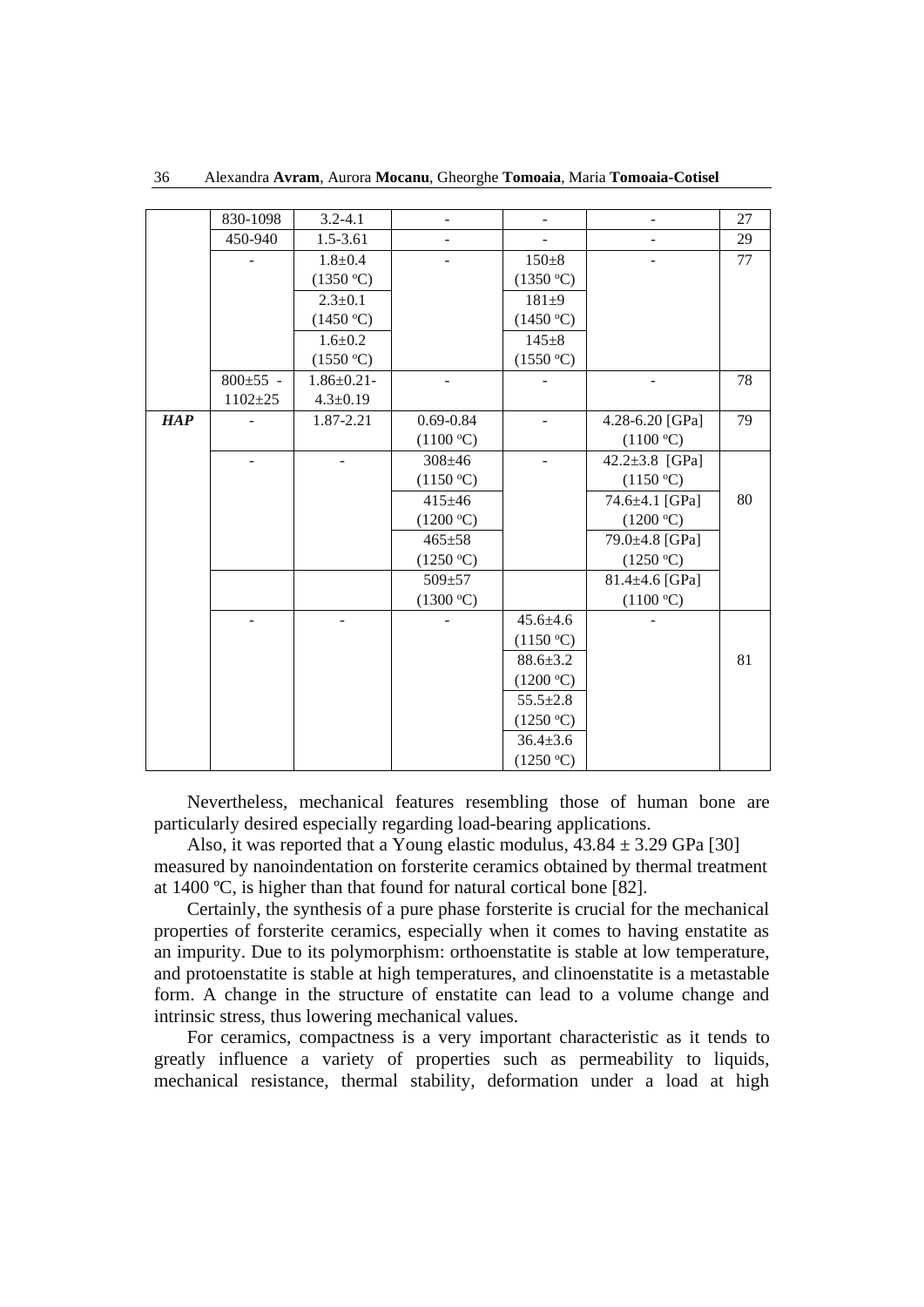temperatures. In order for forsterite-based ceramics to be used as bioceramics, in addition to the fact that they must be biocompatible, they must have a certain porosity, depending on the intended application. The size and distribution of pores assist in degradation rate, implant integration and decrease any chances of rejection [83, 84].



**Figure 1.** Apparent density, apparent porosity and linear shrinkage determined for forsterite ceramics in function of sintering temperature [30].

This can be better explained by means of Figure 1, looking at the porosity variation for ceramic scaffolds sintered at different temperatures. The porosity for the ceramic sintered at 1200  $\degree$ C is higher and tends to decrease with the increase in temperature, a normal part of the sintering process. Of course, the decrease in porosity means an increase in compactness and better mechanical properties. The uniformity in size and shape of nanoparticles might also play an important factor in the compactness of forsterite ceramics, with smaller nanoparticles being able to be packed together more tightly leading to more compact ceramics. A heterogeneous powder with differently shaped and sized nanoparticles might cause defects in the ceramic which would lead to a future implant failure.

Given that natural bones have higher porosity on the inside and are more compact on the outside, a possible alternative would be a bioceramic material with bone-like porosity, thus mimicking its structure. By making porous materials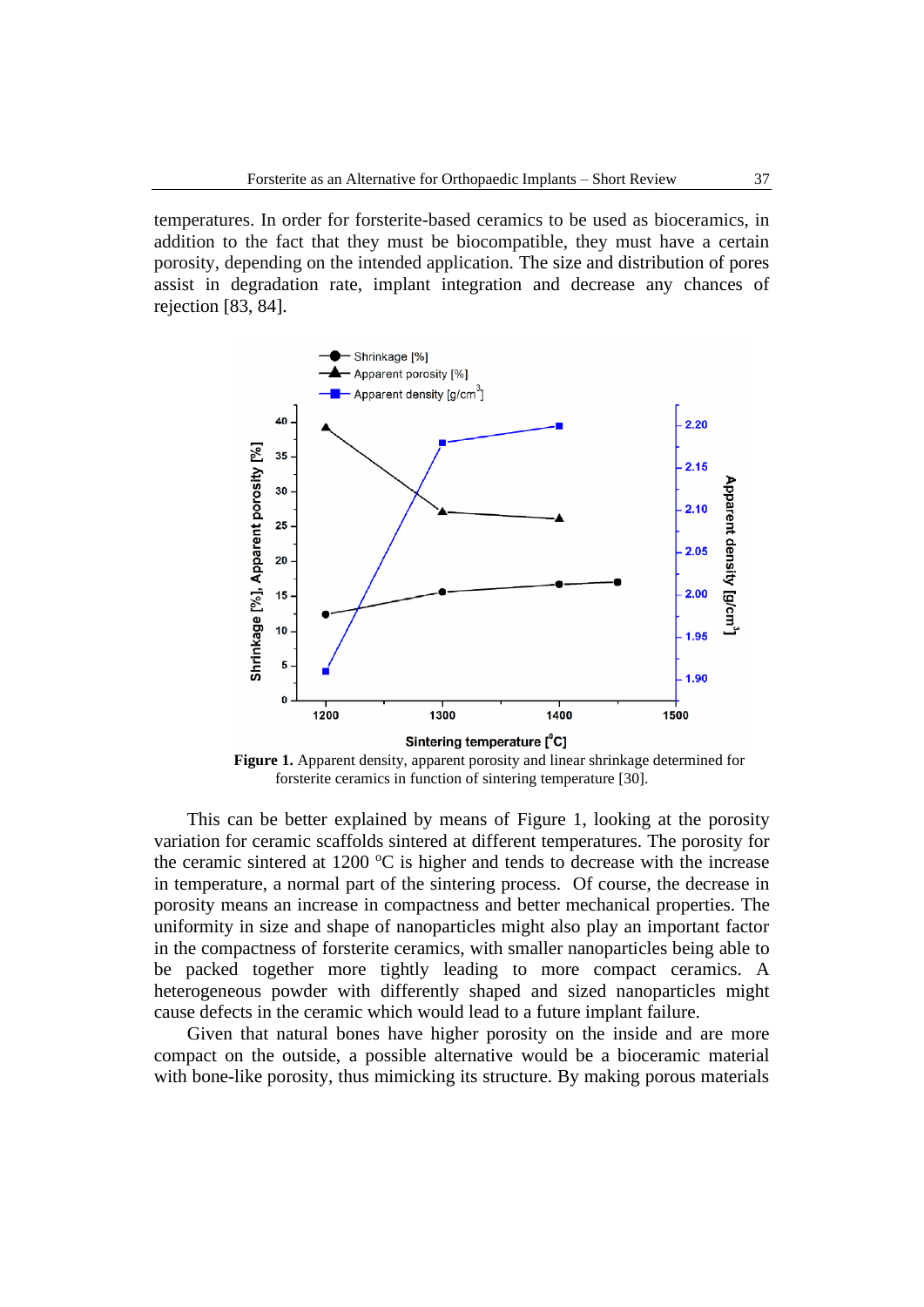on the inside and more compact on the outside, products with better mechanical properties would be obtained, which would promote a better regeneration of bone tissue. A good porosity would improve the degradation rate and thus reduce the possibility of implant rejection [83, 85].

Additionally, the shrinkage parameter of a scaffold is also important for future processing as a potential orthopedic implant. It is crucial to know how a certain temperature influences the material to better optimize the fabrication of a future implant.

## **5. Bioactivity studies in SBF**

Many studies focus on the biocompatibility and bioactivity of forsterite as a candidate for bone regeneration applications. This is due to Mg and silicate ions in its structure (both essential for bone tissue mineralization) that are easily released in biological environments [86-88]. For a proposed biodegradable ceramic implant to be viable for clinical applications, its degradation rate has to be comparable to the formation rate of new bone. This property is studied first in vitro by immersion in simulated body fluid (SBF) for various amounts of time, followed by an analysis of the amount of hydroxyapatite formed on the surface of the immersed sample. Such studies can be carried out in either a static (the SBF remains unchanged) or dynamic regime (the SBF is periodically changed). Obviously, the dynamic SBF study is better in mimicking the natural process in the human body where bodily fluids are renewed periodically.



**Figure 2.** X-ray diffraction pattern for forsterite ceramic, FC-1200, sintered at 1200 ºC before and after immersion in SBF, for various time periods [89].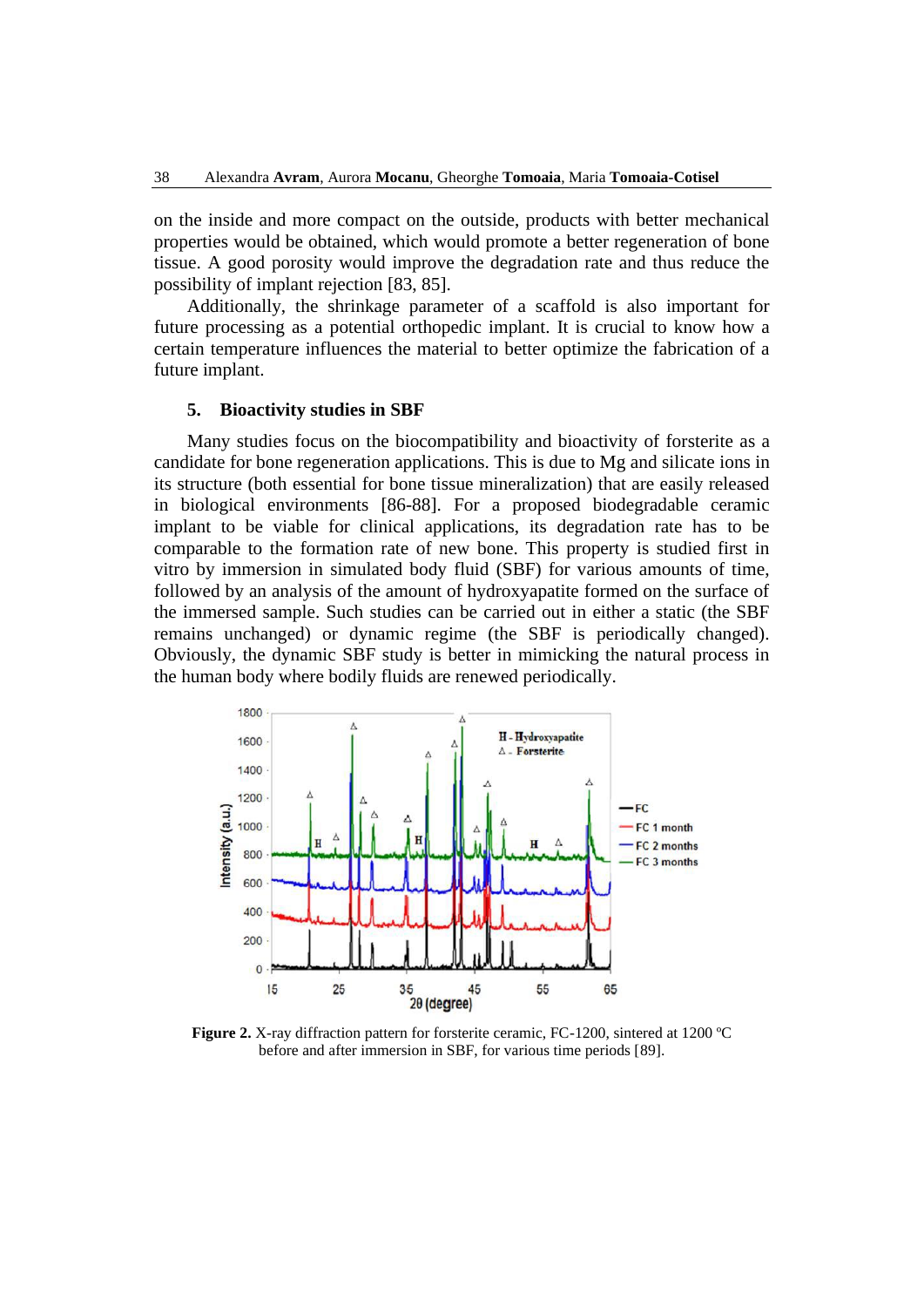Figure 2 better presents the hydroxyapatite formation on forsterite ceramic scaffolds thermally treated at  $1200$  °C. In this case, the scaffolds were prepared from forsterite powder synthesized through a sol-gel method. The progression of hydroxyapatite formation on the surface of the  $Mg_2SiO_4$  ceramic is clearly seen from 1 to 3 months of SBF immersion. Once hydroxyapatite starts forming on the scaffold surface, a difference in morphology can be observed between the forsterite ceramic and the newly formed HAP phase. This can be better observed in the SEM image in Figure 3.



**Figure 3.** SEM image (a) and EDS spectrum (b) for forsterite ceramic, FC-1400, fired at 1400 ºC, after 3 months of immersion in SBF [89].

Another method for analyzing hydroxyapatite formation of forsterite would be Fourier-transform infrared spectroscopy (FTIR). As an example, a solid state forsterite synthesized from talc and magnesium carbonate [33] presents new bands on the FTIR spectra after a 28 day immersion in SBF (OH-bond absorption bands at 1660 cm<sup>-1</sup>, 3450 cm<sup>-1</sup>, 3690 cm<sup>-1</sup>; and bands specific to the PO<sub>4</sub> group - 496 cm<sup>-1</sup>  $1$ , 1074 cm<sup>-1</sup>). Also, Tavangarian and Emadi [90] reported that after a 14-day period of SBF immersion, small particles of around 7 µm, composed of calcium and phosphorous as confirmed by Energy Dispersive X-Ray Analysis (EDX), appeared on the surface of forsterite ceramics. After an additional 14 days more such particles appeared and their size increased to around 10  $\mu$ m. Notably, regardless of the synthesis method all research reporting on the bioactivity of FS have confirmed its ability to lead to hydroxyapatite formation by SBF immersion.

# **6. Antimicrobial activity**

One complication that might arise with orthopedic implants are surgical infections, most of which are caused by *Staphylococcus aureus* (*S. aureus*) strains which are Gram positive. However, it is reported that more than 20% of infections related to orthopedic implants are due to Gram negative bacteria, with *Escherichia coli* (*E. coli*) being the dominant microorganism [91]. This is of particular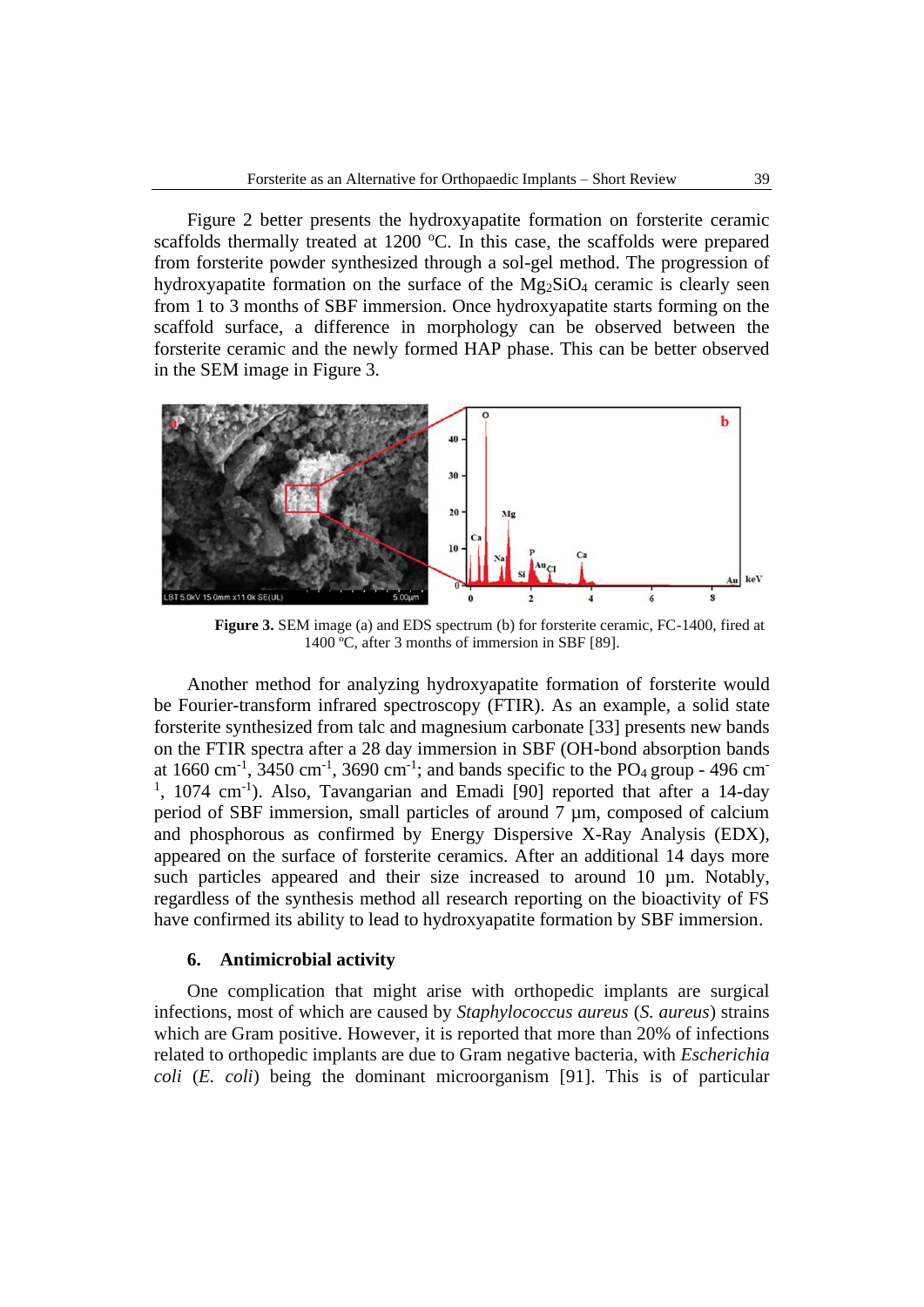importance when using metallic devices, as bacteria has a tendency to form a biofilm on the metallic surface [92] as it can be observed from the simplified diagram in Figure 4 A. Combined with potential antibiotic resistance and tissue contamination; this is making treatment very difficult, leading to chronic inflammation [93].



**Figure 4.** Biofilm formation model (A) and lack thereof (B) in the presence of a forsterite coating on metallic medical implants

To minimize such problems, arrays of inorganic materials that are biocompatible and/or bioactive have been researched as coatings on metallic substrates most of which have added silver nanoparticles (AgNPs). Nonetheless, there are certain materials that can possess a natural intrinsic antibacterial property due to some ions present in their composition. In addition, materials without such a property can be tailored to develop this characteristic through ionic substitution. Substituted hydroxyapatite would fall in the latter category if the ions involved are known to exhibit antibacterial effects such as  $Sr^{2+}$  [94],  $Mg^{2+}$  [95] or  $Zn^{2+}$  [96-98].

In regards to forsterite, there are some studies that examine its potential intrinsic antibacterial properties both as a standalone material [40, 41] and as a composite [42, 99]. However, there is a discrepancy in the amount of forsterite needed to produce an effect for antibacterial purposes, which might be explained by the influence of the synthesis method. For example, an agar diffusion study on a forsterite synthesized through a sol-gel-combustion method using glycine (FG) reveals an effect on *S. aureus* starting at 100 mg while that using urea (FU) shows an effect at 300 mg [40]. A later study with the same materials reveals an inhibitory effect at 0.5 mg/ml broth dilution with the antibacterial effect being slightly higher for FU (58.3 $\pm$ 0.1 %) than that for FG (52.8 $\pm$ 0.2 %) [41]. On the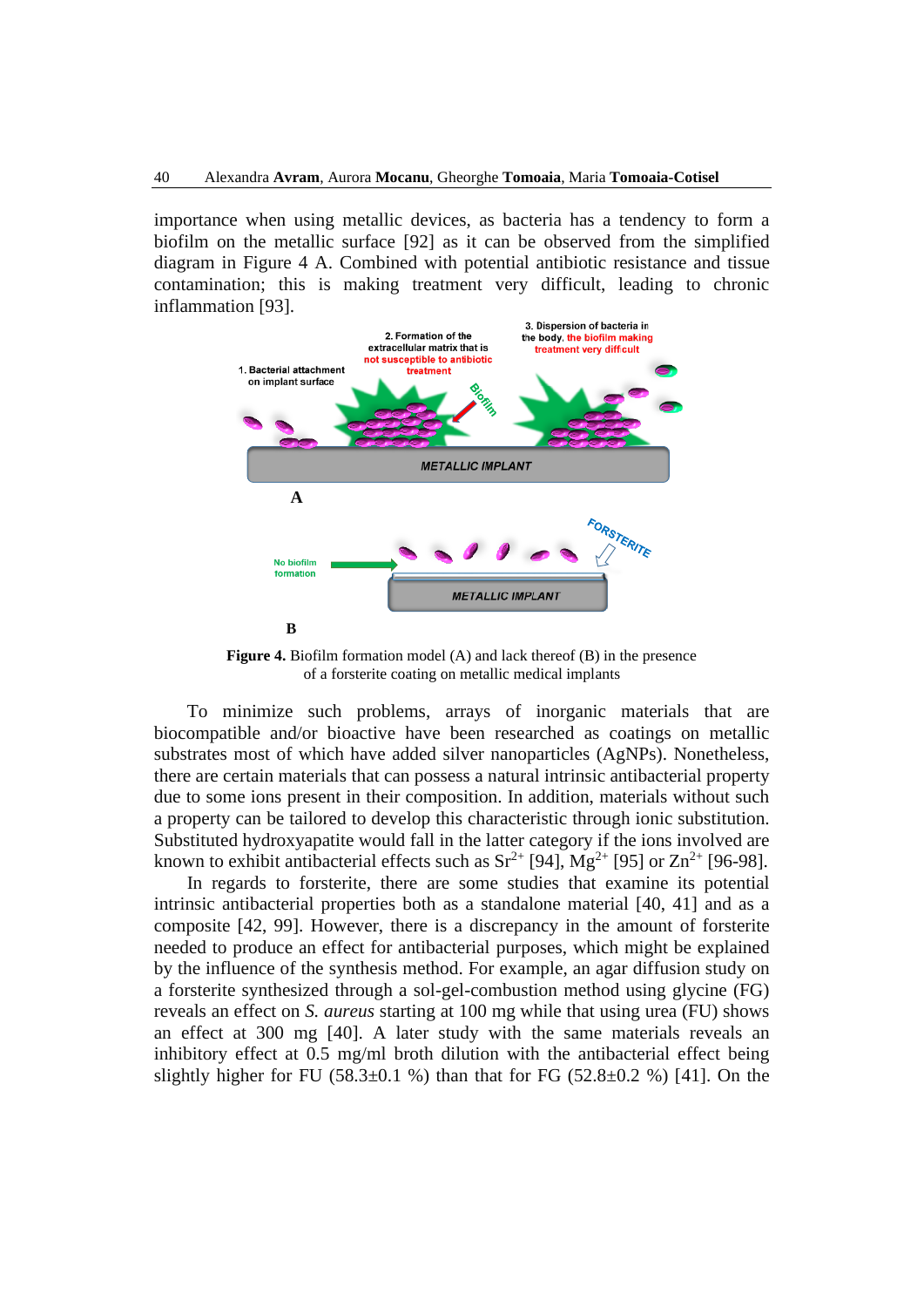other hand, a forsterite synthesized through mechanical activation does not present any effect at all concentrations used in that study (25-200 mg/ml broth) [99]. A 3D-printed porous forsterite scaffold is also reported to not present an effect if not coupled with NIR [100]. However, in this case it is revealed that NIR has no bactericidal effect on *S. aureus* on its own, a synergistic effect being implied.

Certainly, more studies are needed to better understand the mechanism by which forsterite acts like an antibacterial agent. However, an integral part of this mechanism is the small size of the nanoparticles which might cluster on the membrane of bacteria, that is on the micrometer scale, leading to mechanical damage and leakage of proteins, minerals and genetic materials [101]. This clustering around the bacteria was confirmed by Scanning Electron Microscopy **(**SEM) micrographs on both *E. coli* and *S. aureus*, before and after antibacterial studies with forsterite and diopsite composites [41]. Antibacterial studies showed the better effect of forsterite against *S. aureus*. This can be explained by presence of  $Mg^{2+}$  ions that have been proven to exhibit a binding affinity to cardiolipin, a major component in the *S. aureus* membrane [102], forming complexes [103-105] causing further disruption in the membrane. The change in the culture pH has also been discussed as a part of any antibacterial study. In the case of forsterite this can be explained by taking into account all of the above. Smaller nanoparticles have a larger specific surface leading to more magnesium ions being released, thus causing a higher pH.

While more work is indeed needed, the few existing literature studies show a promise in using Mg2SiO<sup>4</sup> as an antibacterial agent. And, taking into account all of the results related to forsterite bioactivity this material would be quite adequate as a coating on metallic orthopedic implants, leading to a better osseointegration and minimizing any potential surgical infections. Forsterite would also be appropriate for dental applications considering the severity of oral cavity infections (e.g. periodontal disease) and the need for tissue regeneration [106- 108].

## **7. Future trends**

Research on forsterite has been mainly focused on its further use as a potential bone substitute, taking into account its biocompatibility, bioactivity or antibacterial properties. A future focus would be on a better tailoring of forsterite ceramic scaffolds. This could also mean improving upon the natural properties of forsterite by ionic substitutions following the trend found in hydroxyapatite [109- 111]. To our knowledge, there is not much information in regards to this. However, one study synthesizing a Sr-forsterite (0, 0.05, 0.1, 0.2 and 0.4 at% Sr) found it to present an improved bioactivity and a promotion of MG63 proliferation in comparison to simple forsterite [84]. Of course, due to the larger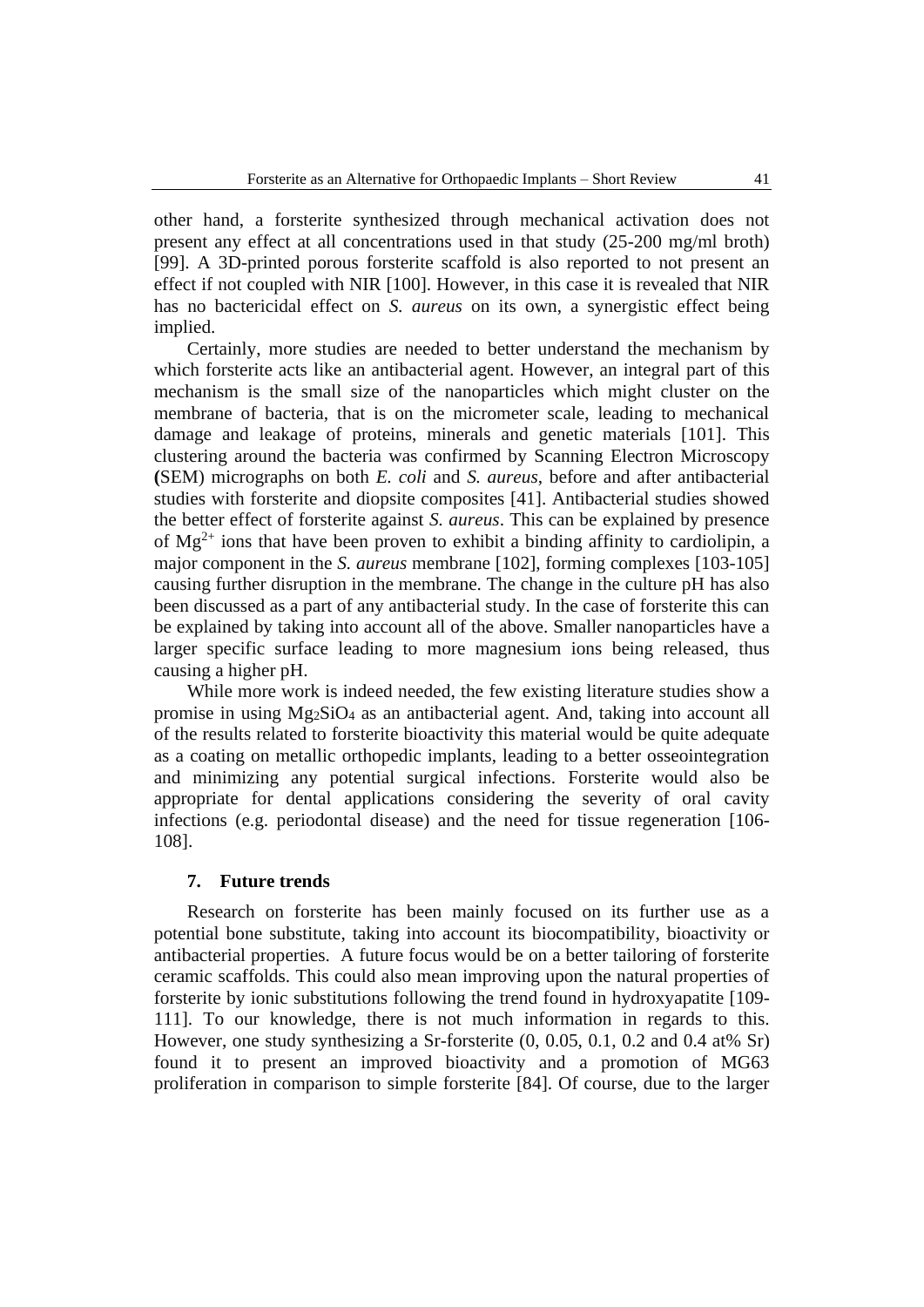ionic radius of Sr compared to Mg, the structure is not as stable and other phases were also present in Sr-forsterite. Zampiva et al. [112] reported on an erbium doped (0 to 20% mol) forsterite  $(Mg_2SiO_4:Er^{3+})$ . Here, the XRD showed a saturation of the host structure through the beginning of MgO formation at maximum erbium addition. However up to 10% erbium, a single phase forsterite is observed. These upconverting nanoparticles (UCNPs) show promise for applications in biomedicine as their tunable properties would allow for both diagnosis and treatment.

Another study niche could be the functionalization of forsterite with different metallic nanoparticles [113-131] and biologically active molecules, [132-163] which improve upon forsterite properties.

#### **Conclusions**

Similar in terms of biocompatibility / bioactivity with hydroxyapatite (HAP), forsterite has in its favor the fact that it causes the human body to produce HAP in situ, this HAP being much closer to the bone than the synthetic one. This promotes a better osseointegration of an implant. Also, its higher mechanical properties ensure a better use for load bearing applications. Coupled with its bioactivity, the potential antibacterial properties of forsterite would make it a good candidate for the coating of orthopedic metallic implants minimizing any possible post operatory infection.

#### **Acknowledgements**

This work was supported by grants of the Ministry of Research, Innovation and Digitization, *CNCS/CCCDI-UEFISCDI*, project number 186 and 481, within *PNCDI III.*

## **R E F E R E N C E S**

- [1] L. G. Raisz, Pathogenesis of osteoporosis: concepts, conflicts, and prospects, J. Clin. Investig., **115**(12), 318 (2005).
- [2] A. Mocanu, G. Furtos, S. Rapuntean, O. Horovitz, C. Flore, C. Garbo, A. Danistean, Gh. Rapuntean, C. Prejmerean, M. Tomoaia-Cotisel, Synthesis characterization and antimicrobial effects of composites based on multi-substituted hydroxyapatite and silver nanoparticles, Appl. Surf. Sci., **298**, 225 (2014).
- [3] P.T. Frangopol, A. Mocanu, V. Almasan, C. Garbo, R. Balint, G. Borodi, I. Bratu, O. Horovitz, M. Tomoaia-Cotisel, Synthesis and structural characterization of strontium substituted hydroxyapatites, Rev. Roum. Chim., **61**(4-5), 337 (2016).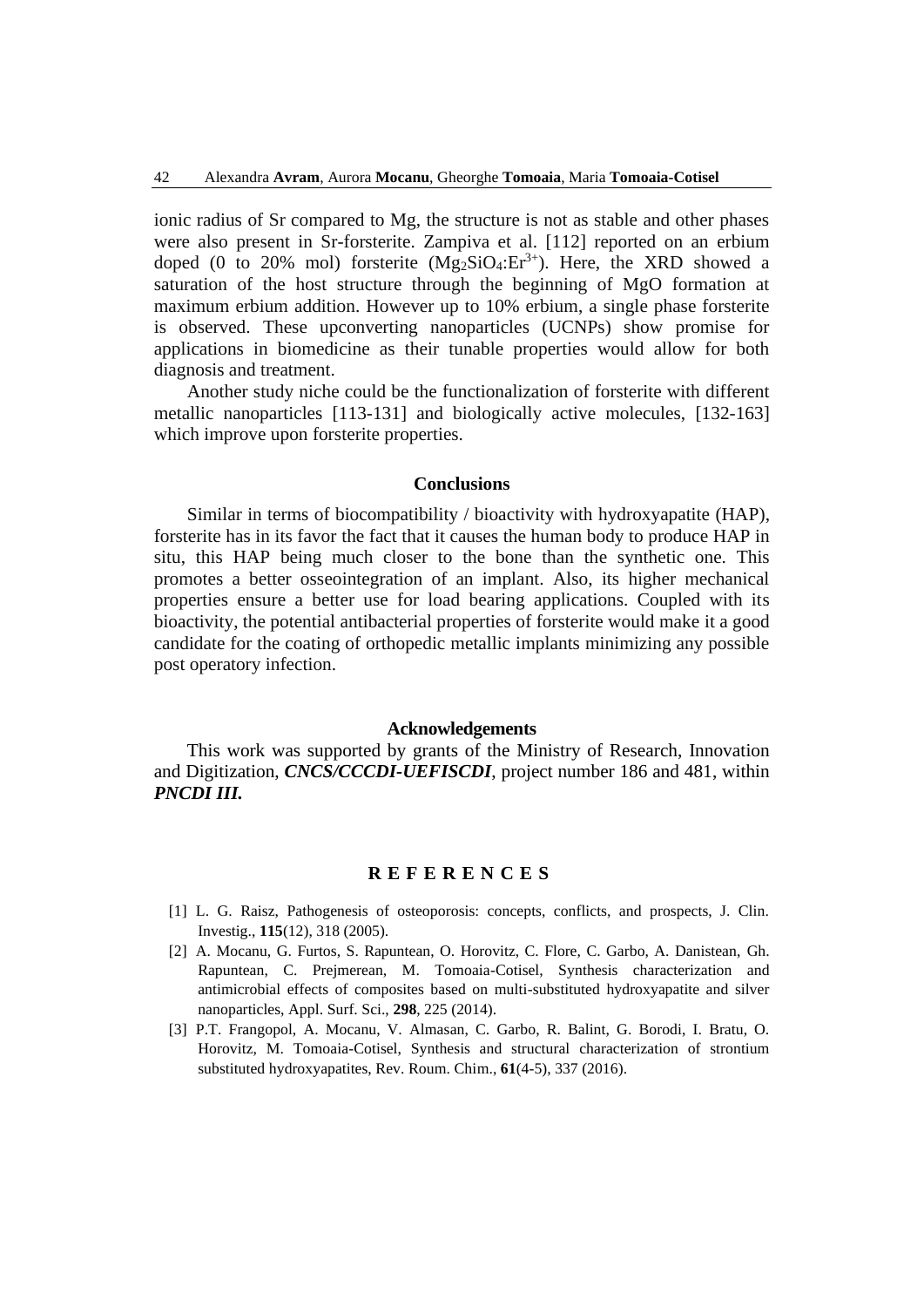- [4] F. Goga, E. Forizs, A. Rotaru, A. Lucian, I. Petean, A. Mocanu, M. Tomoaia-Cotisel, Synthesis and thermal treatment of hydroxyapatite doped with magnesium, zinc and silicon, Rev. Chim., **68**(6), 1193 (2017).
- [5] F. Goga, E. Forizs, G. Borodi, Gh. Tomoaia, A. Avram, R. Balint, A. Mocanu, O. Horovitz, M. Tomoaia-Cotisel, Behavior of doped hydroxyapatites during the heat treatment, Rev. Chim., **68**(12), 2907 (2017).
- [6] C. Garbo, M. Sindilaru, A. Carlea, Gh. Tomoaia, V. Almasan, I. Petean, A. Mocanu, O. Horovitz, M. Tomoaia-Cotisel, Synthesis and structural characterization of novel porous zinc substituted nanohydroxyapatite powders, Particul. Sci. Technol. **35**(1), 29 (2017).
- [7] R. Balint, I. Petean, P.T. Frangopol, A. Mocanu, G. Arghir, S. Riga, Gh. Tomoaia, O. Horovitz, M. Tomoaia-Cotisel, Biomimetic nanocomposite structures designed for coating of orthopedic implants: AFM investigation, Studia Univ. Babes-Bolyai, Chem., **66**(3), 141 (2021).
- [8] S. Rapuntean, P.T. Frangopol, I. Hodisan, Gh. Tomoaia Gh., D. Oltean-Dan, A. Mocanu, C. Prejmerean, O. Soritau, L.Z. Racz, M. Tomoaia-Cotisel, In vitro response of human osteoblasts cultured on strontium substituted hydroxyapatites, Rev. Chim., **69**(12), 3537 (2018).
- [9] C. Garbo, J. Locs, M. D'Este, G. Demazeau, A. Mocanu, C. Roman, O. Horovitz, M. Tomoaia-Cotisel, Si multi-substituted hydroxyapatites for bone regeneration, Int. J. Nanomed., **15**, 1037 (2020).
- [10] M.W. Lascjke, Y. Harder, M. Amon, I. Martin, J. Farhadi, A. Ring, N. Torio-Padron, R. Schramm, M. Rucker, D. Junker, J.M. Haufel, C. Carvalho, M. Heberer, G. Germann, B. Vollmar, M.D. Menger, Angiogenesis in tissue engineering: breathing life into constructed tissue substitutes, Tissue Eng., **12**(8), 2093 (2006).
- [11] F.I. Wolfe, A. Cittadini, Chemistry and biochemistry of magnesium, Mol. Aspects Med., **24**, 3 (2003).
- [12] S. Castiglioni, A. Cazzaniga, W. Albisetti, J.A.M. Maier, Magnesium and osteoporosis: current state of knowledge and future research directions, Nutrients, **5**, 3022 (2013).
- [13] L. Cohen, R. Kitzes, Infrared spectroscopy and magnesium content of bone mineral in osteoporotic women, Isr. J. Med. Sci., **17**, 1123 (1981).
- [14] R.K. Rude, H.E. Gruber, Magnesium deficiency and osteoporosis: Animal and human observations. J. Nutr. Biochem., **15**, 710 (2004).
- [15] L.Y. He, X.M. Zhang, B. Liu, Y. Tian, W.H. Ma, Effect of magnesium ion on human osteoblast activity, Braz. J. Med. Biol. Res., **49**(7), e5257 (2016).
- [16] W. Gotz, E. Tobiasch, S. Witzleben, M. Schulze, Effects of silicon compounds on biomineralization, osteogenesis, and hard tissue formation, Pharmaceutics, **11**, 117 (2019).
- [17] P. Han, C. Wu, Y. Xiao, The effect of silicate ions on proliferation, osteogenic differentiation and cell signalling pathways (WNT and SHH) of bone marrow stromal cells, Biomater. Sci., **1**, 379 (2013).
- [18] Z.-Y. Qiu, I.-S. Noh, S.-M. Zhang, Silicate-doped hydroxyapatite and its promotive effect on bone mineralization, Front. Mater. Sci. **7**(1), 40 (2013).
- [19] K. Dashnyam, A. El-Fiqi, J.O. Buitrago, R.A. Perez, J.C. Knowles, H.-W. Kim, A mini review focused on the proangiogenic role of silicate ions release from silicon-containing biomaterials, J. Tissue Eng., **8**, 1 (2017).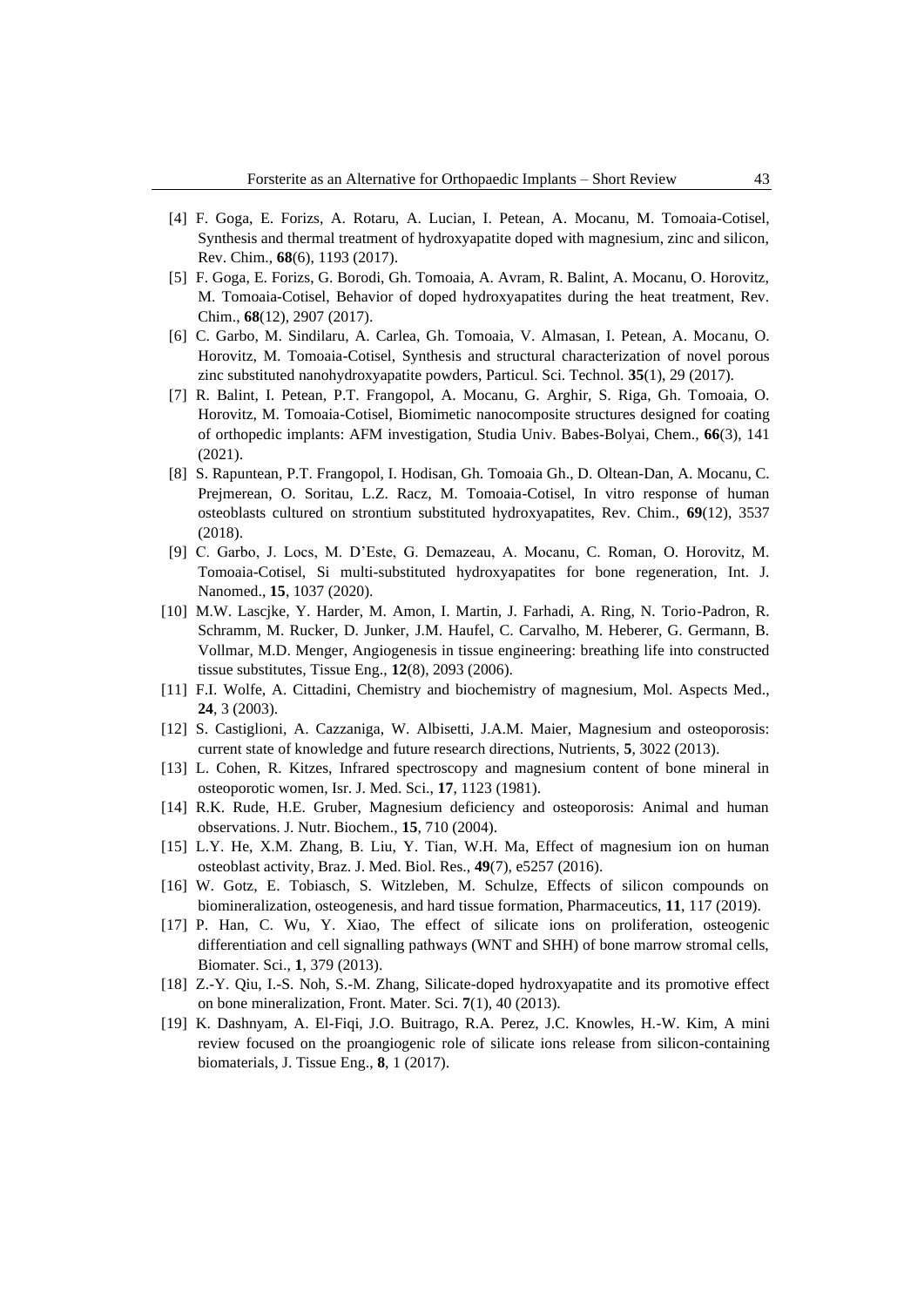- [20] S. Ni, J. Chang, In viro degradation, bioactivity and cytocompatibility of calcium silicate, dimagnesium silicate, and tricalcium phosphate bioceramics, J. Biomater. Appl., **24**(2), 139 (2009).
- [21] F. Tavangarian, R. Emadi, Improving degradation rate and apatite formation ability of nanostructure forsterite, Ceram. Int., **37**, 2275 (2011).
- [22] M.A. Naghiu, M. Gorea, E. Mutch, F. Kristaly, M. Tomoaia-Cotisel, Forsterite nanopowder: structural characterization and biocompatibility evaluation, J. Mater. Sci. Technol., **29**(7), 628 (2013).
- [23] R.M. Pilliar, J.E. Davies, D.C. Smith, The bone-biomaterial interface for load-bearing applications, MRS Bulletin, **16**, 55(1991).
- [24] H. Ghomi, M. Jaberzadeh, M.H. Fathi, Novel fabrication of forsterite scaffold with improved mechanical properties, J. Alloys Compd., **509**, L63 (2011).
- [25] S. Ramesh, A. Yaghoubi, K.Y.S. Lee, K.M.C. Chin, J. Purbolaksono, M. Hamdi, M.A. Hassan, Nanocrystalline forsterite for biomedical applications: Synthesis, microstructure and mechanical properties, J. Mech. Behav. Biomed. Mater., **25**, 63 (2013).
- [26] F.S. Sayyedan, M.H. Fathi, H. Edris, A. Doostmohammadi, V. Mortazavi, A. Hanifi, Effect of forsterite nanoparticles on mechanical properties of glass ionomer cements, Ceram. Int., **40**, 10743 (2014).
- [27] S.A. Hassanzadeh-Tabrizi, Spark plasma sintering of forsterite nanopowder and mechanical properties of sintered materials, Ceram. Int., **43**, 15714 (2017).
- [28] S. Pratapa, W.D. Handoko, U. Nurbaiti, M. Mashuri, Synthesis and characterization of high-density B<sub>2</sub>O<sub>3</sub>-added forsterite ceramics, Ceram. Int., 43, 7172 (2017).
- [29] M.H. Fathi, M. Kharaziha, Two-step sintering of dense, nanostructural forsterite, Mater. Lett., **63**, 1455 (2009).
- [30] M. Gorea, M.-A. Naghiu, A. Avram, I. Petean, M. Tomoaia-Cotisel, Sintering and characterization of new forsterite ceramics, Studia Univ. Babes-Bolyai, Chem., **64**(2(2)), 383 (2019).
- [31] L. Chen, G. Ye, Q. Wang, B. Blanpain, A. Malfliet, M. Guo, Low temperature synthesis of forsterite from hydromagnesite and fumed silica mixture, Ceram. Int., **41**, 2234 (2015).
- [32] L. Mathur, S.K.S. Hossain, M.R. Majdi, P.K. Roy, Synthesis of nano-crystalline forsterite (Mg2SiO4) powder from biomass rice husk silica by solid-state route, Bol. Soc. Esp. Ceram. V., **57**, 112 (2018).
- [33] M. Gorea, M.A. Naghiu, M. Tomoaia-Cotisel, G. Borodi, Nano and microstructure effects on the bioactivity of forsterite powders, Ceram.-Silik., **57**(2), 87 (2013).
- [34] N.T. Adrianov, S.S. Strelnikova, S.M. Dyagilets, S.Y. Fedorova, The effect of the initial components on the synthesis of forsterite produced by the sol-gel method, Glass Ceram., **59**(5-6), 199 (2002).
- [35] G.A. Afonina, V.G. Leonov, O.N. Popova, Production of forsterite powder using sol-gel technology, Glass Ceram., **62**(7-8), 248 (2005).
- [36] F. Ghariani, R. fezei, A. Hichem Hamzaoui, Synthesis, characterization, and application of sol gel derived Mg2SiO<sup>4</sup> powder, J. Solgel Sci. Technol., **88**, 100 (2018).
- [37] M. Kharaziha, M.H. Fathi, Synthesis and characterization of bioactive forsterite nanopowder, Ceram. Int., **35**, 2449 (2009).
- [38] K.P. Sanosh, A. Balakrishnan, L. Francis, T. N. Kim, Sol–gel synthesis of forsterite nanopowders with narrow particle size distribution, J. Alloy Compd., **495**, 113 (2010).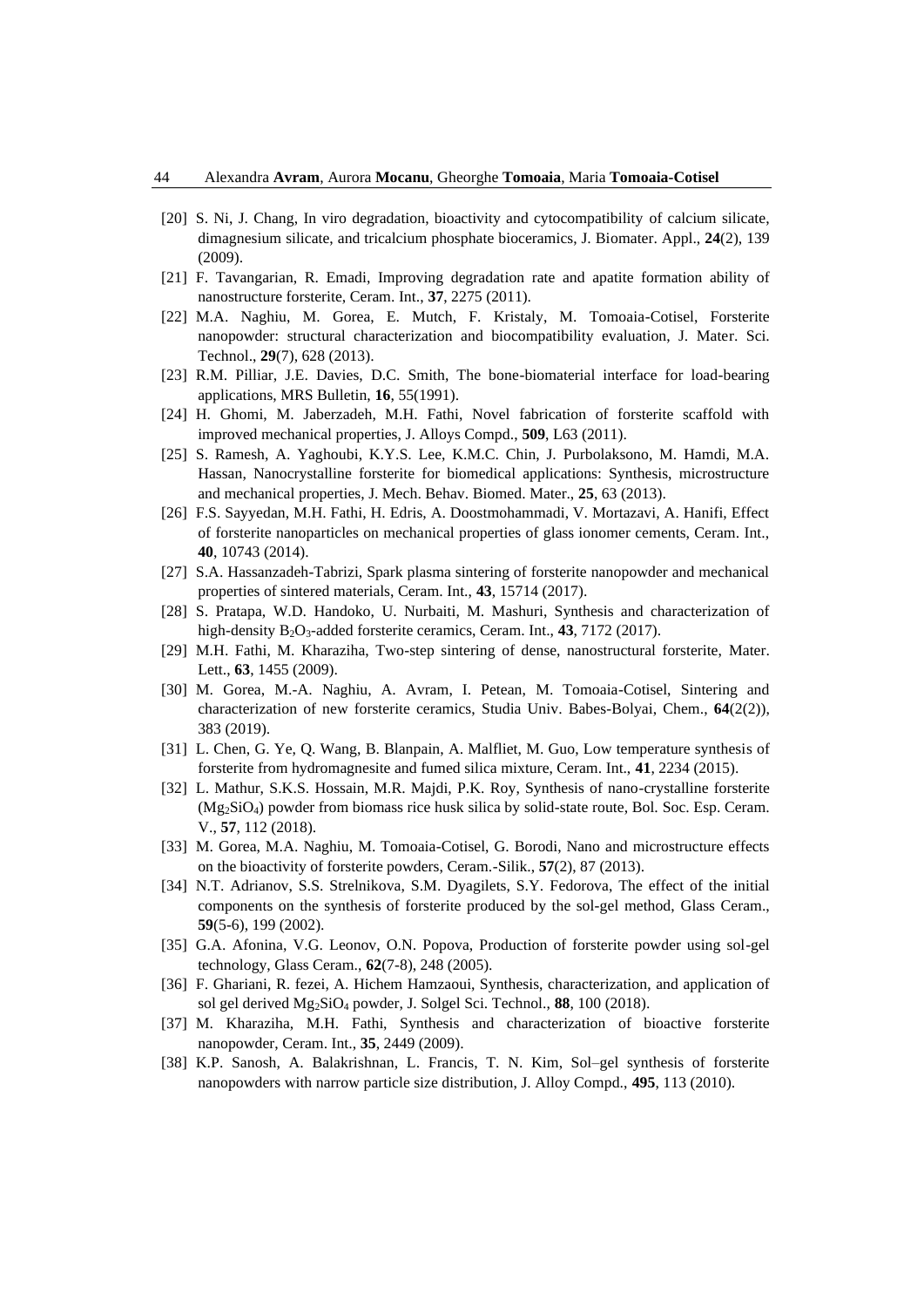- [39] S.M. Mirhadi, A. Forghani, F. Tavangarian, A modifies method to synthesize single-phase forsterite nanoparticles at low temperature, Ceram. Int., **42**, 7974 (2016).
- [40] R. Choudhary, P. Manohar, J. Vecstaudza, M.J. Yanez-Gascon, H. Perez Sanchez, R. Nachimuthu, J. Locs, S. Swamiappan, Preparation of nanocrystalline forsterite by combustion of different fuels and their comparative in-vitro bioactivity, dissolution behaviour and antibacterial studies, Mater. Sci. Eng. C, **77**, 811 (2017).
- [41] R. Choudhary, A. Chatterjee, S.K. Venkatraman, S. Koppala, J. Abraham, S. Swamiappan, Antibacterial forsterite (Mg2SiO4) scaffold: A promising bioceramic for load bearing applications, Bioact. Mater., **3**(3), 218 (2018).
- [42] R. Choudhary, S.K. Venkatraman, I. Bulygina, A. Chatterjee, J. Abraham, F. Senatov, S. Kaloshkin, A. Ilyasov, M. Abakumov, M. Knyazeva, D. Kukui, F. Walther, S. Swamiappan, Impact of forsterite addition on mechanical and biological properties of composites, J. Asian Ceram. Soc., **8**(4), 1051 (2020).
- [43] L.M. Anovitz, A.J. Rondinone, L. Sochalski-Kolbus, J. Rosenqvist, Nano-scale synthesis of the complex silicate minerals forsterite and enstatite, J. Colloid. Interf. Sci., **495**, 94 (2017).
- [44] S.A. Hassanzadeh-Tabrizi, A. Bigham, M. Rafienia, Surfactant-assisted sol–gel synthesis of forsterite nanoparticles as a novel drug delivery system, Mater. Sci. Eng. C, **58**, 737 (2016).
- [45] M.A. Naghiu, M. Gorea, F. Kristaly, M. Tomoaia-Cotisel, A new method for synthesis of forsterite nanomaterials for bioimplants, Ceram.-Silik., **58**(4), 303 (2014).
- [46] R.Y.S. Zampiva, L.H. Acauan, L. Moreira dos Santos, R. Hauch Ribeiro de Castro, A.K. Alves, C.P. Bergman, Nanoscale synthesis of single-phase forsterite by reverse strike coprecipitation and its high optical and mechanical properties, Ceram. Int., **43**, 16225 (2017)
- [47] L. Chen, G. Ye, W. Zhou, J. Dijkmans, B. Sels, A. Malfliet, M. Guo, Influence of MgO precursors on mechanically activated forsterite synthesis, Ceram. Int., **41**, 12651 (2015).
- [48] M.H. Fathi, M. Kharaziha, Mechanically activated crystallization of phase pure nanocrystalline forsterite powders, Mater. Lett., **62**, 4306 (2008).
- [49] M.H. Fathi, M. Kharaziha, The effect of fluorine ion on fabrication of nanostructure forsterite during mechanochemical synthesis, J. Alloys Compd., **472**, 540 (2009).
- [50] C. Kosanovic, N. Stubicar, N. Tomasic, V. Bermanec, M. Stubicar, Synthesis of a forsterite powder by combined ball milling and thermal treatment, J. Alloys Compd., **389**, 306 (2005).
- [51] U. Nurbaiti, D. Darminto, T. Triwikantoro, M. Zainuri, S. Partapa, Synthesis and characterization of silica sand-derived nano-forsterite ceramics, Ceram. Int., **44**, 5543 (2018).
- [52] F. Tavangarian, R. Emadi, Mechanical activation assisted synthesis of pure nanocrystalline forsterite powder, J. Alloys Compd., **485**, 648 (2009).
- [53] H. Barzegar Bafrooei, T. Ebadzadeh, H. Majidian, Microwave synthesis and sintering of forsterite nanopowder produced by high energy ball milling, Ceram. Int., **40**, 2869 (2014).
- [54] M. Kheradmandfard, S.F. Kashani-Bozorg, A.H. Noori-Alfesharaki, A.Z. Kharazi, M. Kheradmandfard, N. Abutalebi, Ultra-fast, highly efficient and green synthesis of bioactive forsterite nanopowder via microwave irradiation, Mater. Sci. Eng. C, **92,** 236 (2018).
- [55] M.B.D. Mitchell, D. Jackson, P.F. James, Low-density forsterite (Mg2SiO4) powders prepared from modified alkoxides, J. Solgel Sci. Technol., **26**, 777 (2003).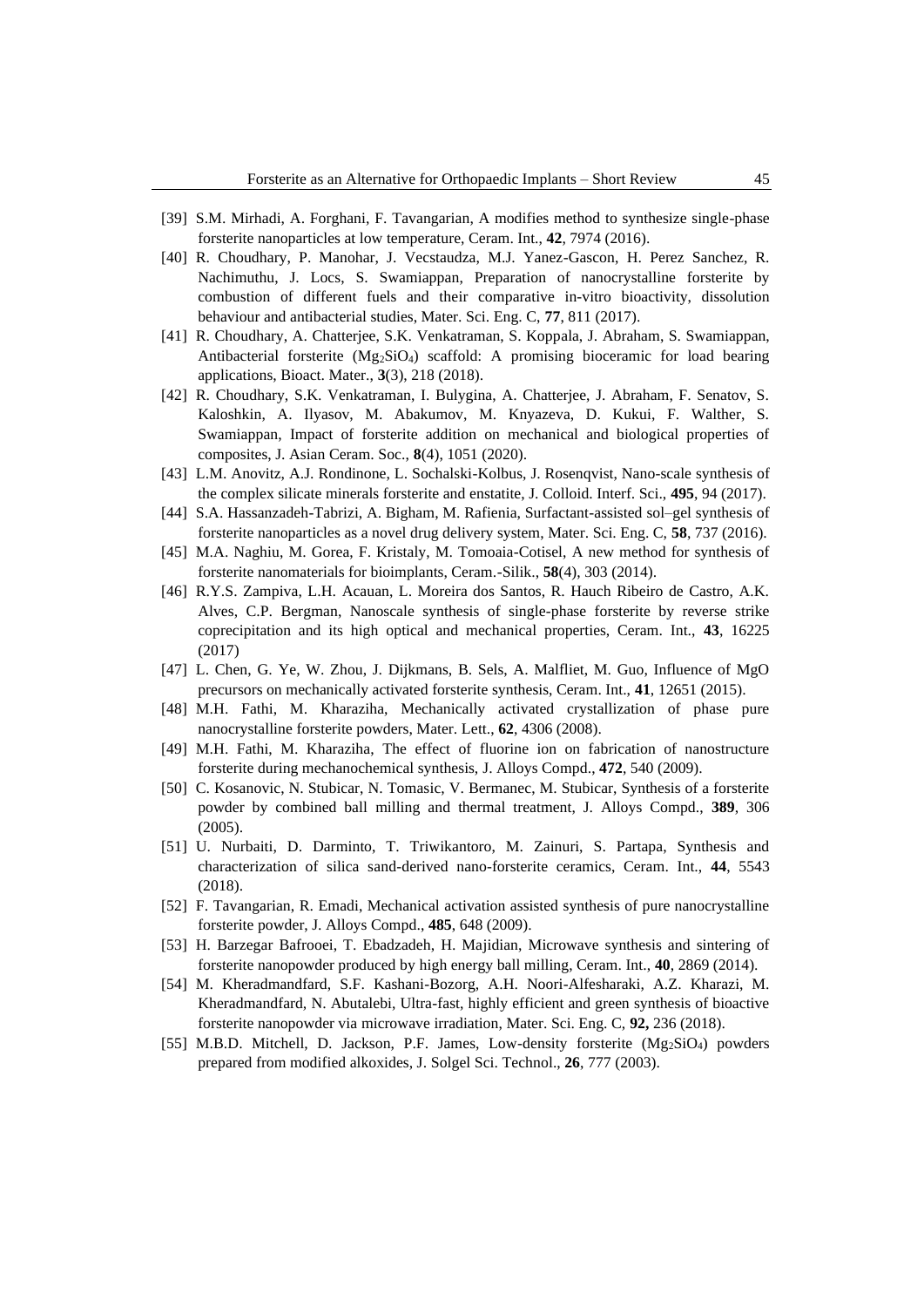- [56] R. Vallepu, Y. Nakamura, R. Komatsu, K. Ikeda, Preparation of forsterite by the geopolymer technique—gel compositions as a function of pH and crystalline phases, J. Solgel Sci. Technol., **35**, 107 (2005).
- [57] R.Y.S. Zampiva, L. Acauan, A.K. Alves, C.P. Bergman, Novel forsterite nanostructures with high aspect ratio via catalyst-free route, Mater. Res. Bull., **60**, 507 (2014).
- [58] Y. Liu, P. Liu, C. Hu, Hydrothermally assisted synthesis of pure-phase and well-dispersed forsterite nanopowders, Ceram. Int., **44**, 23339 (2018).
- [59] A. Douy, Aqueous syntheses of forsterite (Mg<sub>2</sub>SiO<sub>4</sub>) and enstatite (MgSiO<sub>3</sub>), J. Solgel Sci. Technol., **24**, 221 (2002).
- [60] F. Tavangarian, R. Emadi, Synthesis of nanocrystalline forsterite  $(Mg_2SiO<sub>4</sub>)$  powder by combined by mechanical activation and thermal treatment, Mater. Res. Bull., **45**(4), 388 (2010).
- [61] A. Saberi, B. Alinejad, Z. Negahdari, F. Kazemi, A. Almasi, A novel method to low temperature synthesis of nanocrystalline forsterite, Mater. Res. Bull., **42**(4), 666 (2007).
- [62] P.E. Schwarze, J. Ovrevik, R.B. Hetland, R. Becher, F.R. Cassee, M. Lag, M. Lovik, E. Dybing, M. Refnes, Importance of size and composition of particles for effects on cells in vitro, Inhal. Toxicol., **19**(Suppl. 1), 17 (2007).
- [63] G. Furtos, M. Tomoaia-Cotisel, C. Garbo, M. Senila, N. Jumate, I. Vida-Simiti, C. Prejmerean, New composite bone cement based on hydroxyapatite and nanosilver, Particul. Sci. Technol., **31**(4), 392 (2013).
- [64] G. A. Fielding, M. Roy, A. Bandyopadhyay, S. Bose, Antibacterial and biological characteristics of silver containing and strontium doped plasma sprayed hydroxyapatite coatings, Acta Biomater., **8**(8), 3144 (2012).
- [65] Gh. Tomoaia, O. Soritau, M. Tomoaia-Cotisel, L.B. Pop, A. Pop, A. Mocanu, O. Horovitz, L. D. Bobos, Scaffolds made of nanostructured phosphates, collagen and chitosan for cell culture, Powder Technol., **238**, 99 (2013).
- [66] A. Mocanu, R. Balint, C. Garbo, L. Timis, I. Petean, O. Horovitz, M. Tomoaia-Cotisel, Low crystallinity nanohydroxyapatite prepared at room temperature, Studia Univ. Babes-Bolyai Chem., **62**(2), 95 (2017).
- [67] Gh. Tomoaia, A. Mocanu, I. Vida-Simiti, N. Jumate, L. D. Bobos, O. Soritau, M. Tomoaia-Cotisel, Silicon effect on the composition and structure of the composition and structure of nanocalcium phosphates in vitro biocompatibility to human osteoblasts, Mater .Sci. Eng. C, **37**, 37 (2014).
- [68] A. Danistean, M. Gorea, A. Avram, S. Rapuntean, Gh. Tomoaia, A. Mocanu, C. Garbo, O. Horovitz, M. Tomoaia-Cotisel, Antimicrobial activity of ceramic disks loaded with silver ions and nitroxoline, Studia Univ. Babes-Bolyai Chem., **61**(3), Tom I, 275 (2016).
- [69] C. J. Harrison, P. V. Hatton, P. Gentile, C. A. Miller, Nanoscale Strontium-Substituted hydroxyapatite pastes and gels for bone tissue regeneration, Nanomaterials, **11**(6), 1611 (2021). https://doi.org/10.3390/nano11061611
- [70] C. Prejmerean, M. Tomoaia-Cotisel, E. Vasile, G. Furtos, L. B. Pop, M. Moldovan, C. Sarosi, I. Petean, Characterisation of surface organisation and morphology of some new experimental dental resin-based composites, Int. J. Nano and Biomater., **3**(4), 344 (2011).
- [71] Gh. Tomoaia, M. Tomoaia-Cotisel, L. B. Pop, A. Pop, O. Horovitz, A. Mocanu, N. Jumate, L. D. Bobos, Synthesis and characterization of some composites based on nanostructured phosphates, collagen and chitosan, Rev. Roum. Chim., **56**(10-11), 1039 (2011).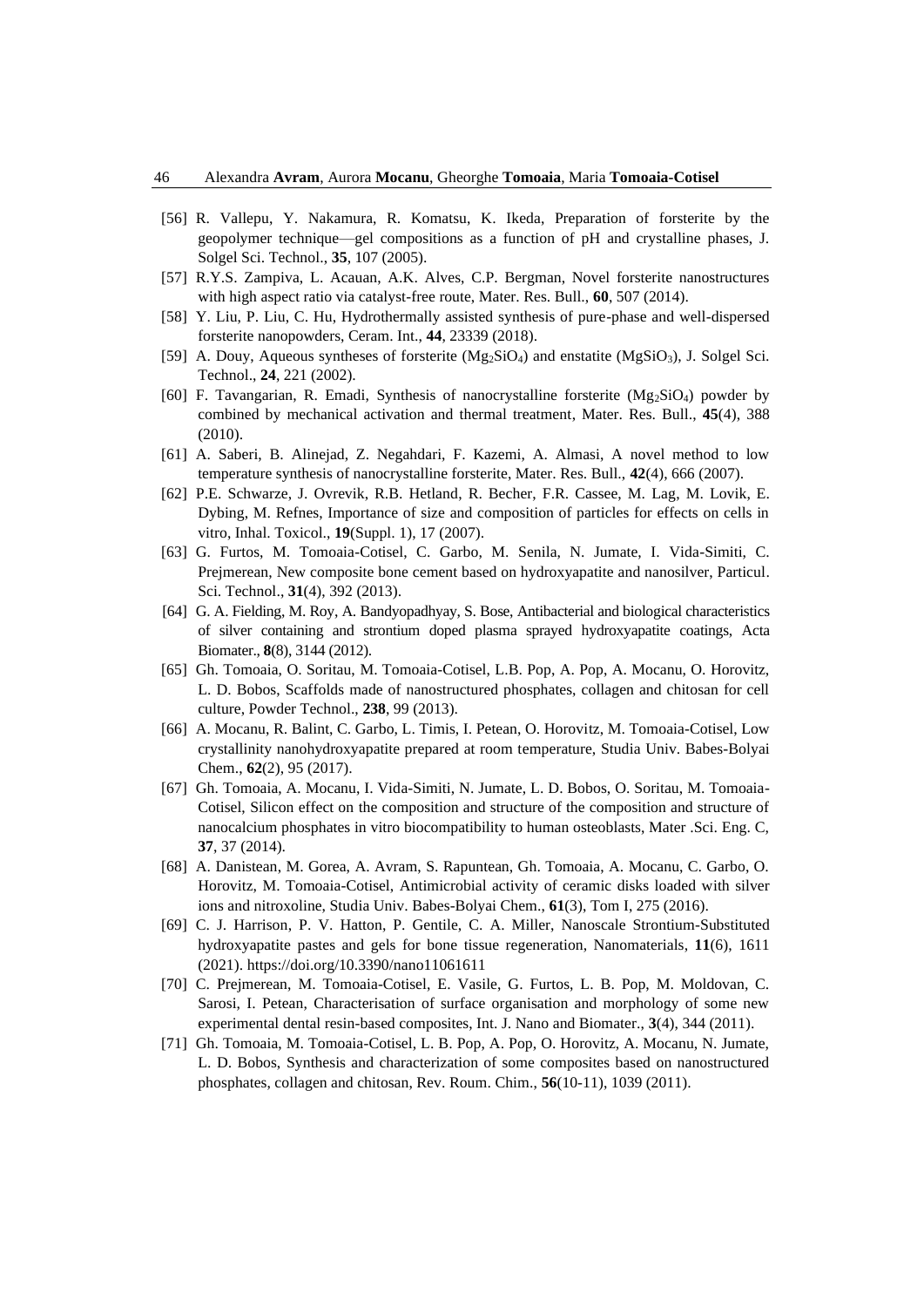- [72] D. Oltean-Dan, G. B. Dogaru, M. Tomoaia-Cotisel, D. Apostu, A. Mester, H. R. C. Benea, M. G. Paiusan, E. M. Jianu, A. Mocanu, R. Balint, C. O. Popa, C. Berce, G. I. Bodizs, A. M. Toader, Gh. Tomoaia, Enhancement of bone consolidation using high-frequency pulsed electromagnetic short-waves and titanium implants coated with biomimetic composite embedded into PLA matrix: in vivo evaluation, Int. J. Nanomed., **14**, 5799 (2019).
- [73] C. Capuccini, P. Torricelli, E. Boanini, M. Gazzano, R. Giardino, A. Bigi, Interaction of Srdoped hydroxyapatite nanocrystals with osteoclast and osteoblast-like cells, J. Biomed. Mater. Res. A, **89**(3), 594 (2009).
- [74] A. Avram, M. Gorea, R. Balint, L. Timis, S. Jitaru, A. Mocanu, M, Tomoaia-Cotisel, Portland cement enriched with hydroxyapatite for endodontic applications, Studia Univ. Babes-Bolyai Chem., **62**(4), 81 (2017).
- [75] A. Avram, T. Frentiu, O. Horovitz, A. Mocanu, F. Goga, M. Tomoaia-Cotisel, Hydroxyapatite for removal of heavy metals from wastewater, Studia Univ. Babes-Bolyai Chem., **62**(4), 93 (2017).
- [76] E. Forizs, F. Goga, A. Avram, A. Mocanu, I. Petean, O. Horovitz, M. Tomoaia-Cotisel, Thermal analysis of pure and multisubstituted hydroxyapatite pastes, Studia-Univ. Babes-Bolyai Chem., **62**(4), 173 (2017).
- [77] S. Ni, C. Lee, J. Chang, Preparation and characterization of forsterite (Mg2SiO4) bioceramic, Ceram. Int., **33**, 83 (2007).
- [78] M. Kharaziha, M.H. Fathi, Improvement of mechanical properties and biocompatibility of forsterite bioceramic addressed to bone tissue engineering materials, J. Mech. Behav. Biomed. Mater., **3**, 530 (2010).
- [79] D.O. Obada, E.T. Dauda, J.K. Abifarin, D. Dodoo-Arhin, N.D. Bansod, Mechanical properties of natural hydroxyapatite using low cold compaction pressure: effect of sintering temperature, Mater. Chem. Phys., **239**, 122099 (2020).
- [80] M. Akao, H. Aoki, K. Kato, Mechanical properties of sintered hydroxyapatite for prosthetic applications, J. Mater. Sci., **16**, 809 (1981).
- [81] A. Raksujarit, K. Pengpat, G. Rujijanagul, T. Tunkasiri, Processing and properties of nanoporous hydroxyapatite ceramics, Mater. Des., **31**, 1658 (2010).
- [82] J.Y. Rho, R.B. Ashman, C.H. Turner, Young's modulus of trabecular and cortical bone material: ultrasonic and microtensile measurements, J. Biomech., **26**(2), 111 (1993).
- [83] M. Bohner, Y. Loosli, G. Barud, D. Lacroix, Commentary: deciphering the link between architecture and biological response of a bone graft substitute, Acta Biomater., **7**(2), 478 (2011).
- [84] K.B. Devi, S.K. Nandi, M. Roy, Magnesium silicate bioceramics for bone regeneration: a review, J. Indian Inst. Sci., **99**(3), 261 (2019).
- [85] R.Z. Legeros, Calcium phosphate-based osteoinductive materials, Chem. Rev., **108**(11), 4742 (2008).
- [86] M. Saqaei, M.H. Fathi, H. Edris, V. Mortazavi, Preparation and biocompatibility evaluation of bioactive glass–forsterite nanocomposite powder for oral bone defects treatment applications, Mater. Sci. Eng. C, **56**, 409 (2015).
- [87] R. Gheitanchi, M. Kharaziha, R. Emadi, Sr-doped forsterite nanopowder: Synthesis and biological properties, Ceram. Int., **43**(15), 12018 (2017).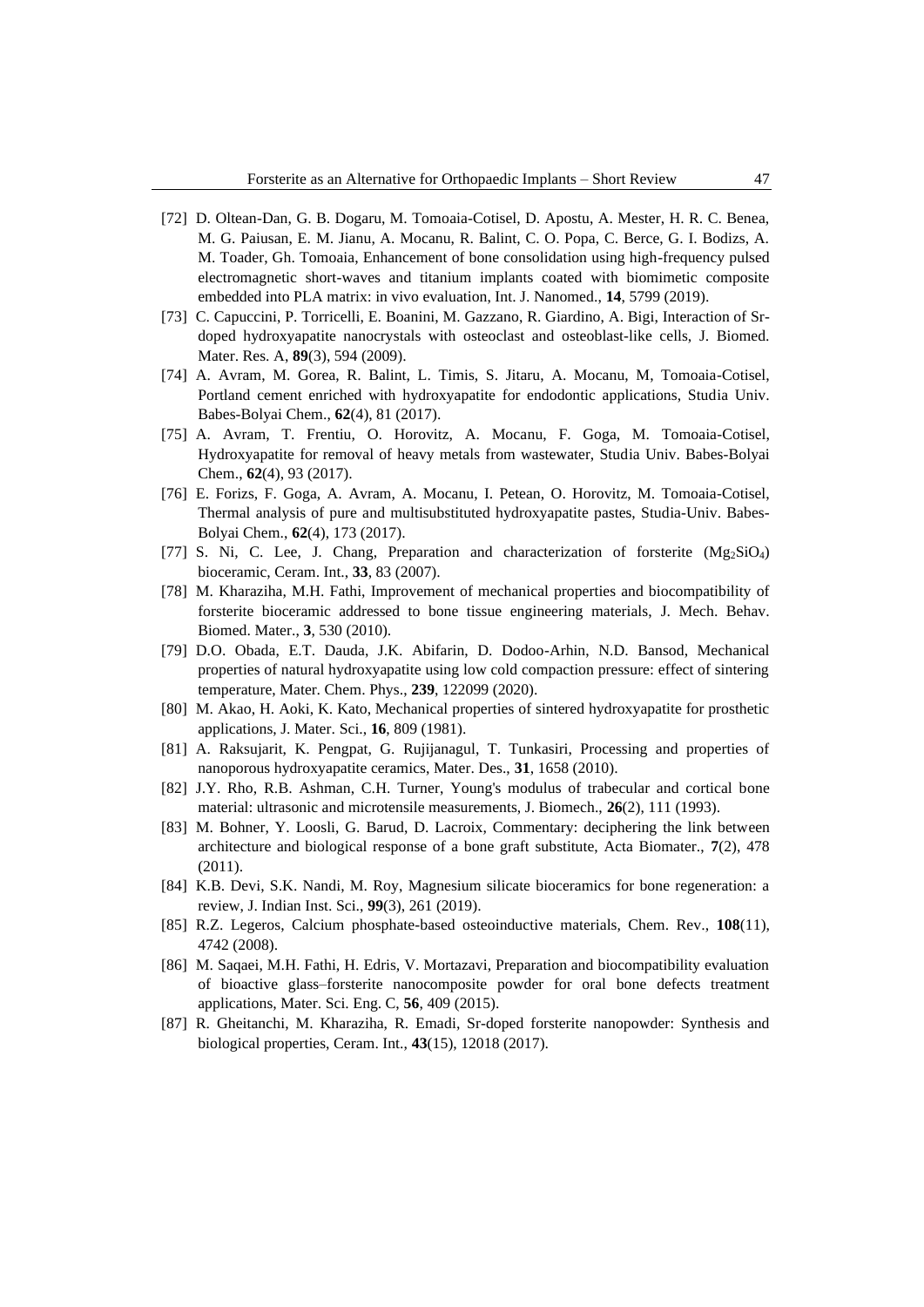- [88] R. Torkaman, S. Darvishi, M. Jokar, M. Kharaziha, M. Karbasi, Electrochemical and in vitro bioactivity of nanocomposite gelatin-forsterite coatings on AISI 316 L stainless steel, Progr. Org. Coat., **103**, 40 (2017).
- [89] M. Gorea, M.-A. Naghiu, A. Avram, I. Petean, A. Mocanu, M. Tomoaia-Cotisel, Novel porous forsterite ceramics biocompatibility and bioactivity evaluation, Rev. Chim., **71**(2), 343 (2020).
- [90] F. Tavangarian, R. Emadi, Nanostructure effects on the bioactivity of forsterite bioceramic, Mater. Lett, **65**, 740 (2011).
- [91] L. Cremet, A. Broquet, B. Brulin, C. Jaquelina, S. Dauvergne, R. Brion, K. Asehnoune, S. Corvec, D. Heymann, N. Caroff, Pathogenic potential of Escherichia coli clinical strains from orthopedic implant infections towards human osteoblastic cells, FEMS Pathog. Dis., **73**, ftv065 (2015).
- [92] S. Kumar, M. Sengupta, V. Hada, S. Sarkar, R. Bhatta, M. Sengupta, Early post-operative wound infection in patients undergoing orthopaedic surgery with implant, Int. J. Sci. Study, **5**(8), 44 (2017).
- [93] W. Ahmed, Z. Zhai, C. Gao, Adaptive antibacterial biomaterial surfaces and their applications, Mater. Today Bio, **2**, 100017 (2019).
- [94] A.D. Anastasiou, M. Nerantzaki, E. Gounari, M.S. Duggal, P.V. Giannoudis, A. Jha, D. Bikiaris, Antibacterial properties and regenerative potential of Sr2+ and Ce3+ doped fluorapatites; a potential solution for periimplantitis, Sci. Rep., **9**, 14469 (2019).
- [95] D. Predoi, S.L. Iconaru, G.E. Stan, Synthesis, characterization, and antimicrobial activity of magnesium-doped hydroxyapatite suspensions, Nanomaterials, **9**, 1295 (2019).
- [96] R.-J. Chung, M.-F. Hsieh, C.-W. Huang, L.-H. Perng, H.-W. Wen, T.-S. Chin, Antimicrobial effects and human gingival biocompatibility of hydroxyapatite sol–gel coatings, Clin. J. Biomed. Mater. Res. B. Appl. Biomater., **76**, 169 (2006).
- [97] E.S. Thian, T. Konishi, Y. Kawanobe, P.N. Lim, C. Choong, B. Ho, N. Aizawa, Zincsubstituted hydroxyapatite: a biomaterial with enhanced bioactivity and antibacterial properties, J. Mater. Sci.: Mater. Med., **24**, 437 (2013).
- [98] A. Anwar, S. Akbar, A. Sadiqa, M. Kazmi, Novel continuous flow synthesis, characterization and antibacterial studies of nanoscale zinc substituted hydroxyapatite bioceramics, Inorganica Chim. Acta, **453**, 16 (2016).
- [99] M. Saqaei, M.H. Fathi, H. Edris, V. Mortazavi, N. Hosseini, Effects of adding forsterite bioceramic on in vitro activity and antibacterial properties of bioactive glass-forsterite nanocomposite powders, Adv. Powder Technol., **27**, 1922 (2016).
- [100] T. Zhu, M. Zhu, Y. Zhu, Fabrication of forsterite scaffolds with photothermal-induced antibacterial activity by 3D printing and polymer-derived ceramics strategy, Ceram. Int., **46**, 13607 (2020).
- [101] Q. Li, S. Mahendra, D.Y. Lyon, L. Brunet, M.V. Liga, D. Li, P.J.J. Alvarez, Antimicrobial nanomaterials for water disinfection and microbial control: potential applications and implications, Water. Res., **42**, 4591 (2008).
- [102] A. Som, L. Yang, G.C.L. Wong, G.N. Tew, Divalent metal ion triggered activity of a synthetic antimicrobial in cardiolipin membranes, J. Am. Chem. Soc., **131**(42), 15102 (2009).
- [103] Y. Xie, L. Yang, Calcium and magnesium ions are membrane-active against stationaryphase Staphylococcus aureus with high specificity, Sci. Rep., **6**. 20628 (2016).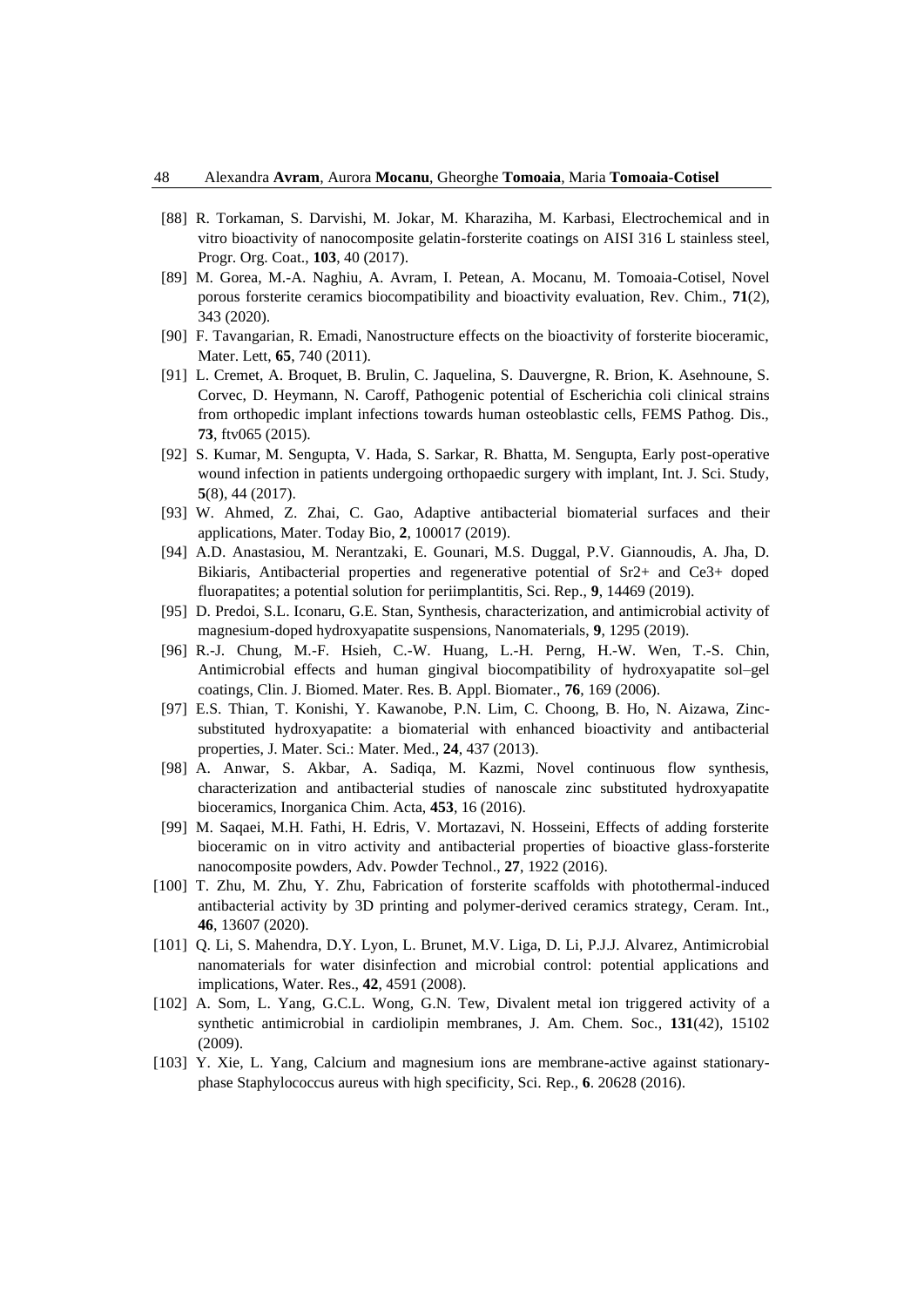- [104] M. Tsai, R.L. Ohniwa, Y. Kato, S.L. Takeshita, T. Ohta, S. Saito, H. Hayashi, K. Morikawa, Staphylococcus aureus requires cardiolipin for survival under conditions of high salinity, Microbiol., **11**, 13 (1011).
- [105] S.A. Short, D.C. White, Metabolism of phosphatidylglycerol, lysylphosphatidylglycerol, and cardioplipin of Staphylococcus aureus, J. Bacteriol., **108**(1), 219 (1971).
- [106] D. Acatrinei, N. Forna, B. S. Acatrinei, N. Rosoiu, The action of treatmens with micronutriens and bioactive compounds in stopping the evolution of the periodontal disease, Romanian Journal of Oral Rehabilitation, **13**(1), 68 (2021).
- [107] D. Acatrinei, R. Vinteanu, N. Rosoiu, Biochemical and histological researches regarding the use of new therapeutic methods in some oral and facial pathologies, Academy of Romanian Scientists, Annals Series on Biological Sciences, **8**(2), 35 (2019).
- [108] D. Acatrinei, N. Forna, I. Diaconu, N. Rosoiu, Interaction of porphyromonas gingivalis bacterium with other bacteria in determining periodontal disease and valid treatments, Romanian Journal of Oral Rehabilitation, **12**(2), 37-51 (2020).
- [109] D. Oltean-Dan, G.-B. Dogaru, E.-M. Jianu, S. Riga, M. Tomoaia-Cotisel, A. Mocanu, L. Barbu-Tudoran, Gh. Tomoaia, Biomimetic composite coatings for activation of titanium implant surfaces: methodological approach and in vivo enhanced osseointegration, Micromachines*,* **12**(11), 1325 (2021).
- [110] A. Mocanu, O. Cadar, P.T. Frangopol, I. Petean, Gh. Tomoaia, G.-A. Paltinean, C.P. Racz, O. Horovitz, M. Tomoaia-Cotisel, Ion release from hydroxyapatite and substituted hydroxyapatites in different immersion liquids: in vitro experiments and theoretical modelling study, R. Soc. Open. Sci., **8(1)**, 201785 (2021).
- [111] A. Mocanu, P.T. Frangopol, R. Balint, O. Cadar, I.M. Vancea, R. Mantiu, O. Horovitz, M. Tomoaia-Cotisel, Higuchi model applied to ions release from hydroxyapatites, Studia Univ. Babes-Bolyai, Chem., **66**(3), 195 (2021).
- [112] R.Y.S. Zampiva, L.H. Acauan, J. Venturini, J.A. Martins Garcia, D.S. da Silva, Z. Han, L. Reyes Pires Kassab, N.U. Wetter, A. Agarwal, A. Kopp Alves, C. Perez Bergmann, Tunable green/red luminescence by infrared upconversion in biocompatible forsterite nanoparticles with high erbium doping uptake, Opt. Mater., **76**, 407 (2018).
- [113] A. Avram, Gh. Tomoaia, A. Mocanu, M. Tomoaia-Cotisel, Gold nanoparticles and chemotherapeutic agents, Academy of Romanian Scientists, Annals Series on Biological Sciences, **5**(2), 23 (2020).
- [114] M. A. Ujica, G.A. Paltinean, A. Mocanu, M. Tomoaia-Cotisel, Silver and gold nanoparticles: challenges and perspectives, Academy of Romanian Scientists, Annals Series on Biological Sciences, **9**(1), 97 (2020).
- [115] M. Tomoaia-Cotisel, A. Mocanu, O. Horovitz, E. Indrea, Gh. Tomoaia, I. Bratu, Selfassembly of gold nanoparticles functionalized with amino acids and aleurone globular protein, in Book series (Proceedings of SPIE): Advanced Topics in Optoelectronics, Microelectronics, and Nanotechnologies IV, edited by P. Schiopu, C. Panait, G. Caruntu, A. Manea, (Constanta, Romania, 2009), Vol. 7297, Article No: UNSP 729708. doi: 10.1117/12.823616.
- [116] L. Barbu-Tudoran, Gh. Tomoaia, O. Horovitz, A. Mocanu, M. Tomoaia-Cotisel, Selfassembly characteristics of gold nanoparticles in the presence of arginine, J. Optoelectron. Adv. M., **10**(9), 2293 (2008).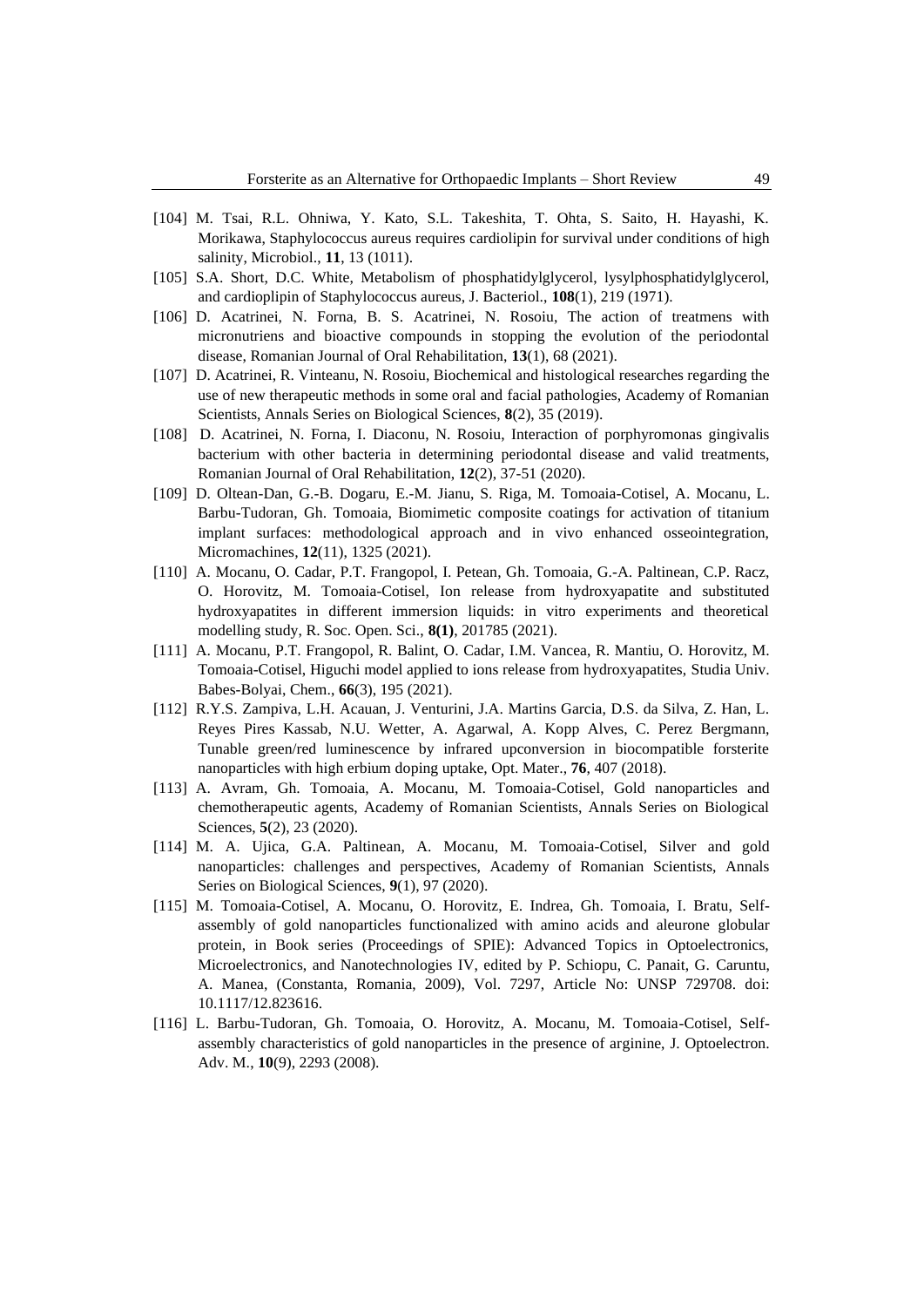- [117] Gh. Tomoaia, P.T. Frangopol, O. Horovitz, L.D. Bobos, A. Mocanu, M. Tomoaia-Cotisel, The effect of arginine on gold nanoparticles in colloidal solutions and in thin films, J. Nanosci. Nanotechnol., **11**(9), 7762 (2011).
- [118] O. Horovitz, Gh. Tomoaia, A. Mocanu, T. Yupsanis, M. Tomoaia-Cotisel, Protein binding to gold colloids, Gold Bull., **40**(3), 213 (2007).
- [119] M. Tomoaia-Cotisel, Gh. Tomoaia, E. Indrea, L. D. Bobos, O. Horovitz, A. Mocanu, Interfacial nanomaterials based on gold nanoparticles, protein and chitosan, J. Optoelectron. Adv. M., Symposia, **2**(1), 125 (2010).
- [120] O. Horovitz, A. Mocanu, Gh. Tomoaia, L. Olenic, Gh. Mihailescu, O. Borostean, A. Popoviciu, C. Craciun, T. Yupsanis, M. Tomoaia-Cotisel, Synthesis, characterization and properties of gold nanoparticles in colloidal aqueous solutions in the absence and in the presence of globular proteins. Auto-assembled gold nanostructures in thin films, in *Convergence of Micro-Nano-Biotechnologies*, edited by M. Zaharescu, E. Burzo, L. Dumitru, I. Kleps and D. Dascalu (Romanian Academy Press, Bucharest, Romania, 2006), Vol. 9, pp. 132-146.
- [121] A. Mocanu, I. Cernica, Gh. Tomoaia, L.D. Bobos, O. Horovitz, M. Tomoaia-Cotisel, Selfassembly characteristics of gold nanoparticles in the presence of cysteine, Colloid. Surf. A, **338**(1-3), 93 (2009).
- [122] Gh. Tomoaia, O. Horovitz, A. Mocanu, A. Nita, A. Avram, C.P. Racz, O. Soritau, M. Cenariu, M. Tomoaia-Cotisel, Effects of doxorubicin mediated by gold nanoparticles and resveratrol in two human cervical tumour cell line, Colloid. Surf. B, **135**, 726 (2015).
- [123] I. Petean, Gh. Tomoaia, O. Horovitz, A. Mocanu, M. Tomoaia-Cotisel, Cysteine mediated assembly of gold nanoparticles, J. Optoelectron. Adv. Mater., **10**(9), 2289 (2008).
- [124] A. Mocanu, R.D. Pasca, Gh. Tomoaia, A. Avranas, O. Horovitz, M. Tomoaia-Cotisel, Selective effect of procaine tetracaine and dibucaine on gold nanoparticles, J. Nanosci. Nanotechnol., **12**(12), 8935 (2012).
- [125] M. Tomoaia-Cotisel, Multifunctional nanostructures formed of gold or silver nanoparticle and different biomolecules with medical applications, (e-Book, Cluj University Press, Cluj-Napoca, Romania, 2016) pp. 1-322.
- [126] E. Indrea, S. Dreve, I. Bratu, Gh. Mihailescu, L. Olenic, Gh. Tomoaia, A. Mocanu, O. Horovitz, M. Tomoaia-Cotisel, Multifunctional materials based on chitosan, globular protein and gold nanoparticles, Technical Proceedings of the 2007 NSTI-Nanotech, (Santa Clara, California, USA, 2007) Vol. 4, Chapter 3, pp. 461-464.
- [127] O. Horovitz, Gh. Tomoaia, A. Mocanu, T. Yupsanis, M. Tomoaia-Cotisel, Protein binding to gold auto assembled films, Gold Bull., **40**(4), 295 (2007).
- [128] O. Horovitz, A. Mocanu, Gh. Tomoaia, M. Crisan, L. D. Bobos, C. Racz, M. Tomoaia-Cotisel, Amino acids binding to gold nanoparticles, Studia. Univ. Babes-Bolyai Chem., **52**(3), 53 (2007).
- [129] O. Horovitz, A. Mocanu, Gh. Tomoaia, L. D. Bobos, D. Dubert, I. Daian, T. Yupsanis, M. Tomoaia-Cotisel, Lysine mediated assembly of gold nanoparticles, Studia. Univ. Babes-Bolyai Chem., **52**(1), 97 (2007).
- [130] R.D. Pasca, A. Mocanu, S.C. Cobzac, I. Petean, O. Horovitz, M. Tomoaia-Cotisel, Biogenic syntheses of gold nanoparticles using plant extracts, Particul. Sci. Technol., **32**(2), 131 (2014).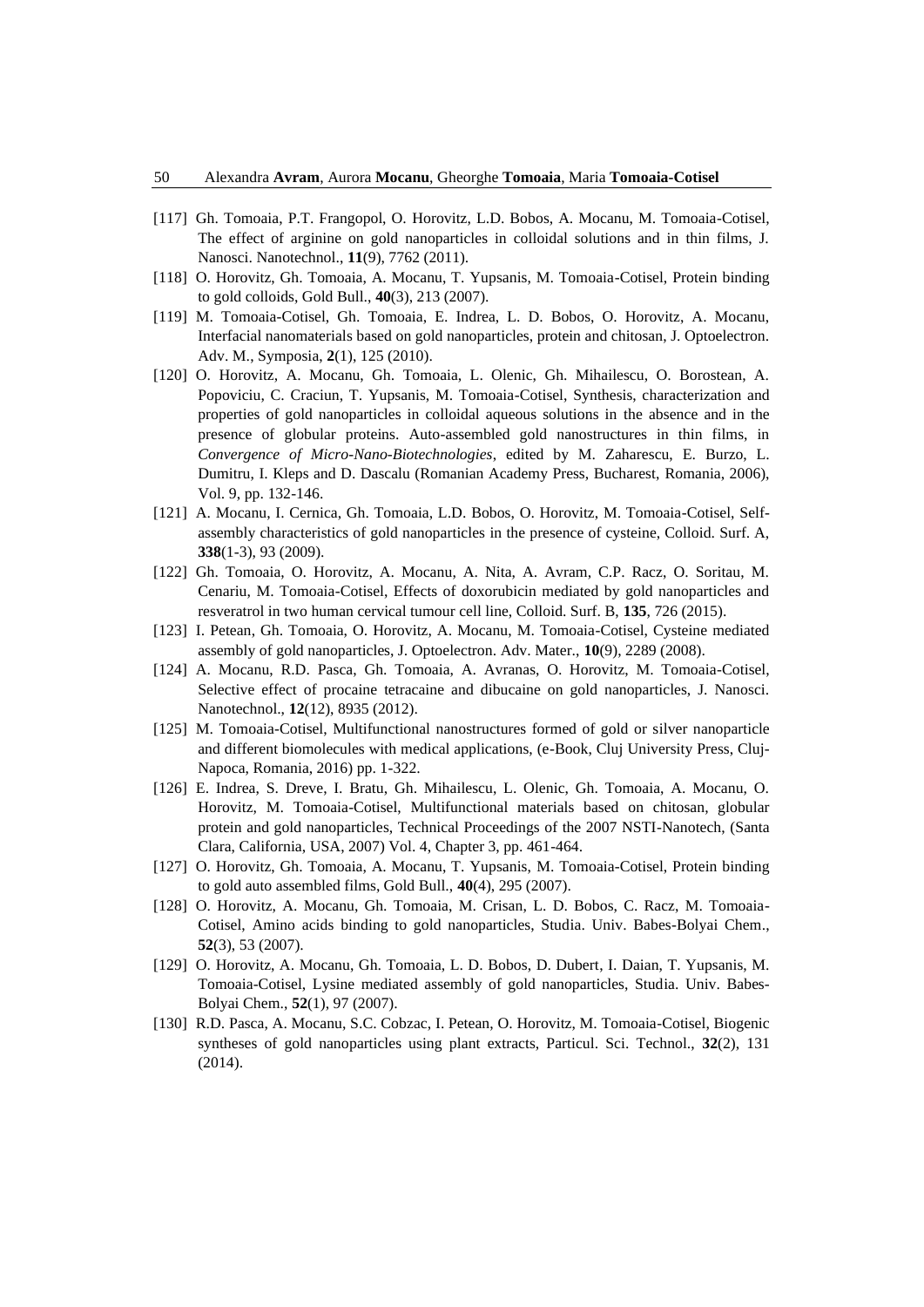- [131] A. Avram, M. Gorea, S. Rapuntean, A. Mocanu, G. A. Paltinean, C. Varhelyi Jr., O. Horrovitz, M. Tomoaia-Cotisel, The in-vitro antibacterial activity of novel nanostructured composites based on forsterite and silver nanoparticles, Rev. Chim., **71**(1), 13 (2020).
- [132] R. Katz, M. Tomoaia-Cotisel, Site-specific biomolecular complexes, World Intellectual Property Organization (WIPO), WO 96/04001 (1996).
- [133] R. Katz, M. Tomoaia-Cotisel, Carrier compositions for anti-neoplastic drugs, United States Patent Number 5,925,669, Jul. 20 (1999).
- [134] R. Katz, M. Tomoaia-Cotisel, Method for delivering active agents to mammalian brains in a complex with eicosapentaenoic acid or docosahexaenoic acid-conjugated polycationic carrier, United States Patent Number 5,716,614, Feb. 10 (1998).
- [135] R. Katz, M. Tomoaia-Cotisel, M. C. Rattazzi, P. Fishman, Docosahexaenoic acid/poly-Llysine conjugates bind to the cerebrovascular endothelium, J. Mol. Neurosci., **33**, 133 (2007).
- [136] Gh. Tomoaia, M. Tomoaia-Cotisel, A. Mocanu, O. Horovitz, L.-D. Bobos, M. Crisan, I. Petean, Supramolecular organization of collagen and anti-cancer drugs, J. Optoelectron. Adv. Mater., **10**(4), 961 (2008).
- [137] Gh. Tomoaia, V.-D. Pop-Toader, A. Mocanu, O. Horovitz, L.-D. Bobos, M. Tomoaia-Cotisel, Supramolecular organization and nano structuration of collagen and anti-cancer drugs, Studia, Univ. Babes-Bolyai, Chem., **52**(4), 137 (2007).
- [138] L.D. Bobos, Gh. Tomoaia, Cs. Racz, A. Mocanu, O. Horovitz, I. Petean, M. Tomoaia-Cotisel, Morphology of collagen and anti-cancer drugs assemblies on mica, Studia Univ. Babes-Bolyai, Chem., **53**(4), 99 (2008).
- [139] Gh. Tomoaia, C. Borzan, M. Crisan, A. Mocanu, O. Horovitz, L.-D. Bobos, M. Tomoaia-Cotisel, Nanostructure formation of collagen and anti-cancer drugs investigated by atomic force microscopy, Rev. Roum. Chim., **54**(5), 363 (2009).
- [140] E. Chifu, M. Tomoaia, A. Ioanette, Behaviour of canthaxanthin at the benzene/water and air/water interfaces, Gazz. Chim. Ital., **105**(11-12), 1225 (1975).
- [141] M. Tomoaia-Cotisel, D.V. Pop-Toader, U. V. Zdrenghea, Gh. Tomoaia, O. Horovitz, A. Mocanu, Desferal effect on human erythrocyte membrane. An atomic force microscopy analysis, Studia, Univ. Babes-Bolyai, Chem., **54**(4 (2)), 285 (2009).
- [142] E. Chifu, M. Tomoaia-Cotisel, Z. Andrei, Mixed monolayers of canthaxanthin with lipids, Studia Univ. Babeş-Bolyai, Chem., **24**(2), 63 (1979).
- [143] E. Chifu, M. Tomoaia-Cotisel, Insoluble monolayers of lecithin and carotenoid pigments, Rev. Roum. Chim., **24**(7), 979 (1979).
- [144] L.-C. Pop, N. Katir, A. Castel, L. Silaghi-Dumitrescu, H. Gomoitzka, D. MacLeod-Carey, N. Saffon, N, N' and N, O chelated phospheniumcations containing aminotroponiminate or aminotroponate units, J. Organomet. Chem., **694**(9-10), 1562 (2009).
- [145] L.-C. Pop, D. MacLeod-Carey, A. Munoz-Castro, L. Silaghi-Dumitrescu, A. Castel, R. Arratia-Perez, Relativistic calculations of aminotroniminate complexes containing group 15 (P, As, Sb, Bi) elements, Polyhedron, **30**, 841 (2011).
- [146] L.-C. Pop, A. Castel, L. Silaghi-Dumitrescu, N. Saffon, Aminotroponiminate and aminotroponate complexes of group 15 (P, As) elements: syntheses, X-ray diffraction analyses and reactivity, Eur. J. Inorg. Chem., **22**, 3357 (2011).
- [147] M. Tomoaia-Cotisel, J. Zsako, E. Chifu, Dipalmitoyl lecithin and egg lecithin monolayers at an air/water interface, Ann. Chim. (Rome), **71**(3-4), 189 (1981).